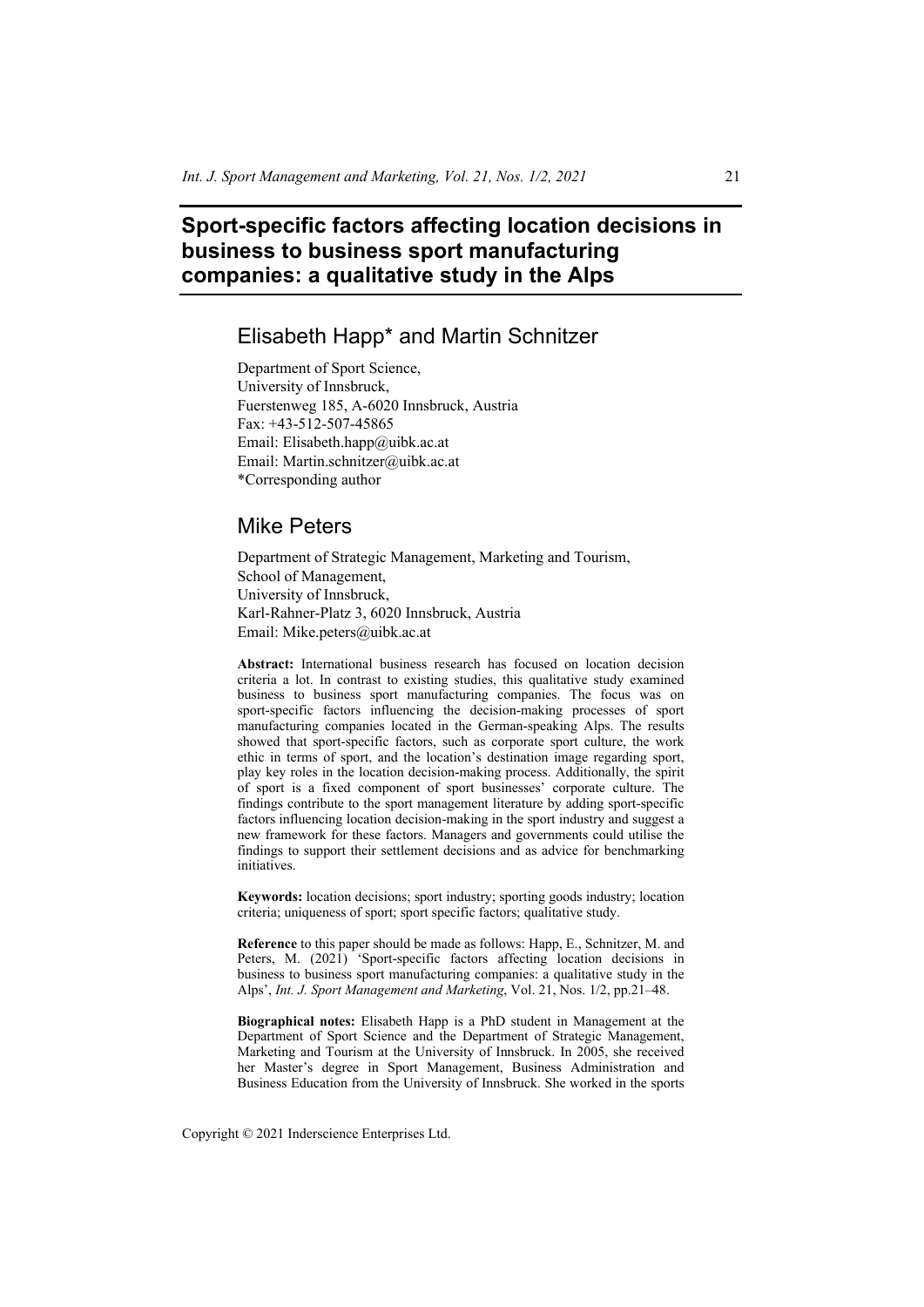#### 22 *E. Happ et al.*

industry for ten years and started her PhD in 2014. She has been researching in the fields of destination management, sports marketing and sports tourism.

Martin Schnitzer has a PhD and is a Professor at the Department of Sport Science at the University of Innsbruck. His research interests include the analysis of sport event legacies and sport tourism-related topics.

Mike Peters has a PhD and is a Professor at the Department of Strategic Management, Marketing and Tourism at the University of Innsbruck. His research deals with destination management and marketing and the analysis of small and medium-sized enterprises in hospitality and tourism.

### **1 Introduction**

The sporting goods industry is a growing segment; indeed, the sporting goods market in Europe has expanded over the past years and showed a growth rate of 3% in 2017. The market benefited from cold and snowy winters and the ongoing trend of product innovation in the sporting goods industry (Rotkreuz, 2018). The global sports equipment market is expected to reach USD 82 billion by the end of 2023 (Research Nester, 2019).

Many leading companies in the sport industry were founded in the Alps or have their headquarters (including management, sales, and marketing; excluding manufacturing) in the Alps. One of the founders of *Armada*, a freeskiing company based in the US with the European office in Innsbruck (Austria), named the Alps as the 'ideal place to be'. *Millet*, an outdoor company that has been located in the French Alps for decades, promotes its authenticity with heritage and origin. Other examples are *Salewa*, an outdoor company located in South Tyrol (Italy), and the outdoor and skiing apparel company *Schöffel* with its headquarter in the south of Germany; however, these are just a few well-known players in the sport industry (Spoteo, 2019).

Some regions, destinations or sites appear to be more successful and attractive than others (Formica and Uysal, 2006). The main selling point of nature-based destinations such as the Alps is the natural environment (Huybers and Bennett, 2003). In the mountains, visual appeal, terrain suitable for sport, and favourable climate are linked to satisfaction and represent the pull factors of these destinations (Pan and Ryan, 2007). Consequently, there might be a difference between the sport business and other forms of business (Szymanski, 2009).

There is a variety of academic knowledge about sport tourism and/or destination competitiveness (e.g., Dwyer, 2010; Dwyer and Kim, 2003; Hallmann et al., 2012, 2015; Zehrer et al., 2017), about models which are able to frame business to business (B2B) industry location decisions in general (Ahsan and Musteen, 2011; Deng, 2012; Kim and Aguilera, 2016) and about the debate surrounding hard factors describing structural organisational characteristics – in contrast to soft factors, which embrace non-structural organisational characteristics such as shared values and employees' behaviour (Homburg et al., 2003).

This study explored why some regions are given preference as locations for sport manufacturing companies in the winter sport and outdoor equipment industry. The European Alps clearly cannot compete with cheap real estate and inexpensive labour costs; but obviously, there are other reasons that explain why they constitute such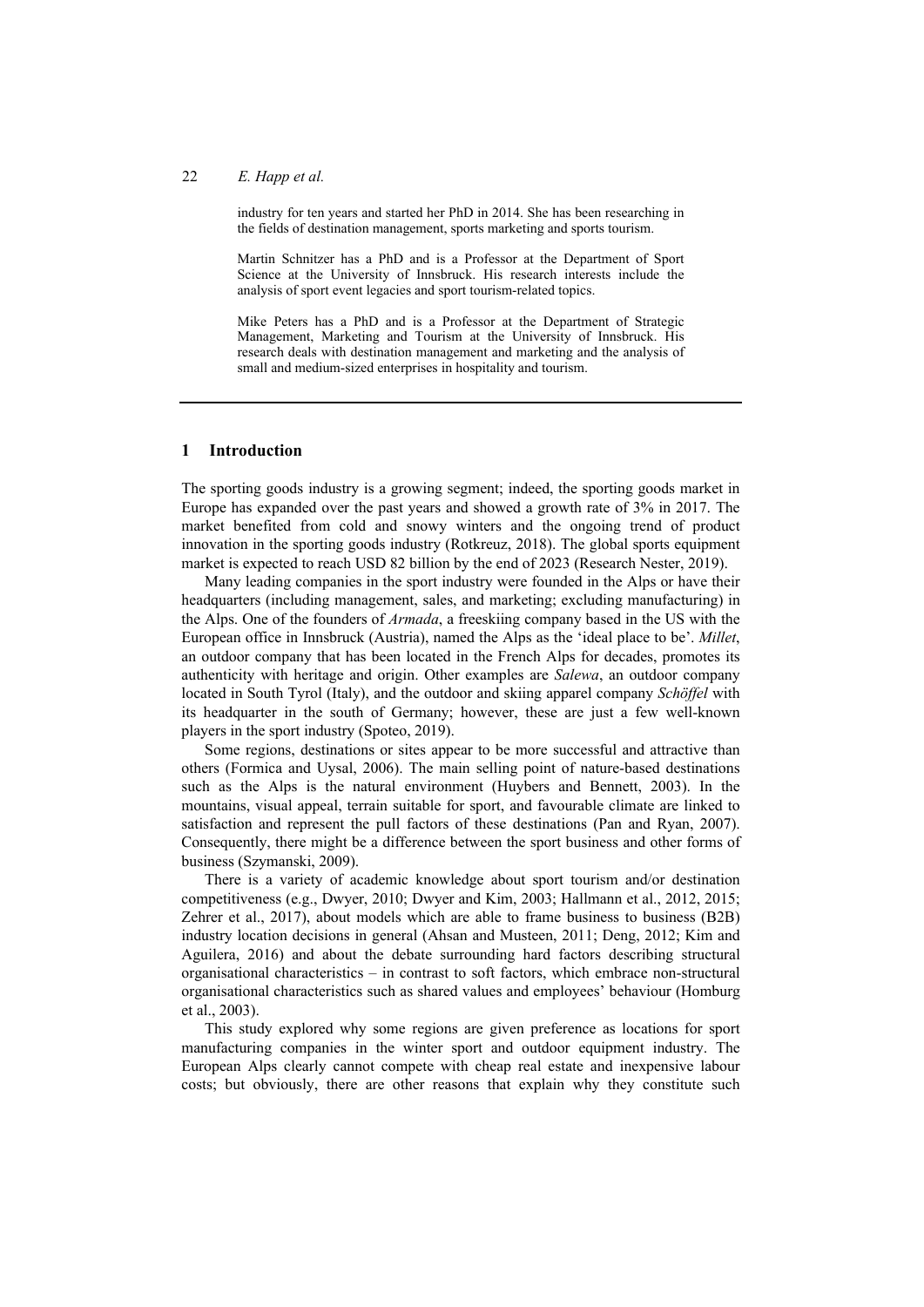attractive locations for sport manufacturing companies. In other words, the Alps are a region where land that can be used by sports manufacturing companies is in limited supply. The infrastructure, including transport connections to other regions, is associated with high costs and limitations, and land prices are relatively high compared to other regions. Nonetheless, many sports manufacturing companies are located in the Alps. These particularities indicate that it would be worthwhile to examine this region in the context of the location decision factors of sports manufacturing companies. Consequently, this framework leads to the following questions: First, what are the hard and soft location criteria used by sport manufacturing companies located in German-speaking alpine communities? Second, do so-called 'sport-specific factors', such as sport culture, scenic beauty, or an affinity to sport among the local population, play a role in the location decision-making process of the sport manufacturing companies and their understanding of an attractive business location?

As the abovementioned factors have been widely neglected in sport management research, the contribution at hand gathers qualitative data (see details in Appendices A, B, and C) in order to identify decisive factors with regard to business locations. This qualitative research should produce findings not arrived at by quantification (Savin-Baden and Major, 2013). Furthermore, qualitative methods are generally employed when the researcher needs to identify variables that quantitative measures cannot adequately describe or to interpret a situation where there is a lack of knowledge in a particular research approach (Marshall and Rossman, 2014), namely, as in this case, in location decision factors for sport manufacturing companies.

#### **2 Theoretical framework and literature review**

Industrial location decision has been reviewed since the 19th century, and critical factors influencing industrial locations have always been of interest for scientists (Badri, 2007; Dunning, 2007; Kim and Aguilera, 2016) though the zeitgeist and the spirit of the age are changing. Now, international business scholars have devoted substantial energy to studying the antecedents, processes, and outcomes associated with the 'how and where decisions' of multinational enterprises (e.g., Ahsan and Musteen, 2011; Brouthers and Hennart, 2007; Casillas and Acedo, 2013).

Research centred around the questions of where firms place specific activities and why they choose particular geographic areas has been done (Goerzen et al., 2013) and taken into consideration location as a non-generic source (Zaheer and Nachum, 2011). Management literature has predominantly examined models considering the hard factors in manufacturing industries.

In tourism research, several studies have examined the competitiveness and attractiveness of destinations; different research streams resulted. Most of the research studies in the field of destination competitiveness considered single destinations (e.g., Dwyer et al., 2003; Enright and Newton, 2004) or different destinations (e.g., Dwyer and Kim, 2003; Kozak, 2003) and focus on specific attributes of competitiveness (e.g., price competitiveness, environmental competitiveness, etc.) (e.g., Buhalis, 2000; Dwyer et al., 2000) or on specific contexts, such as health tourism (Schalber and Peters, 2012) or alpine winter sports (e.g., Hallmann et al., 2015; Zehrer et al., 2017). There is a need to integrate more theoretical findings with practice in the location selection process (Wright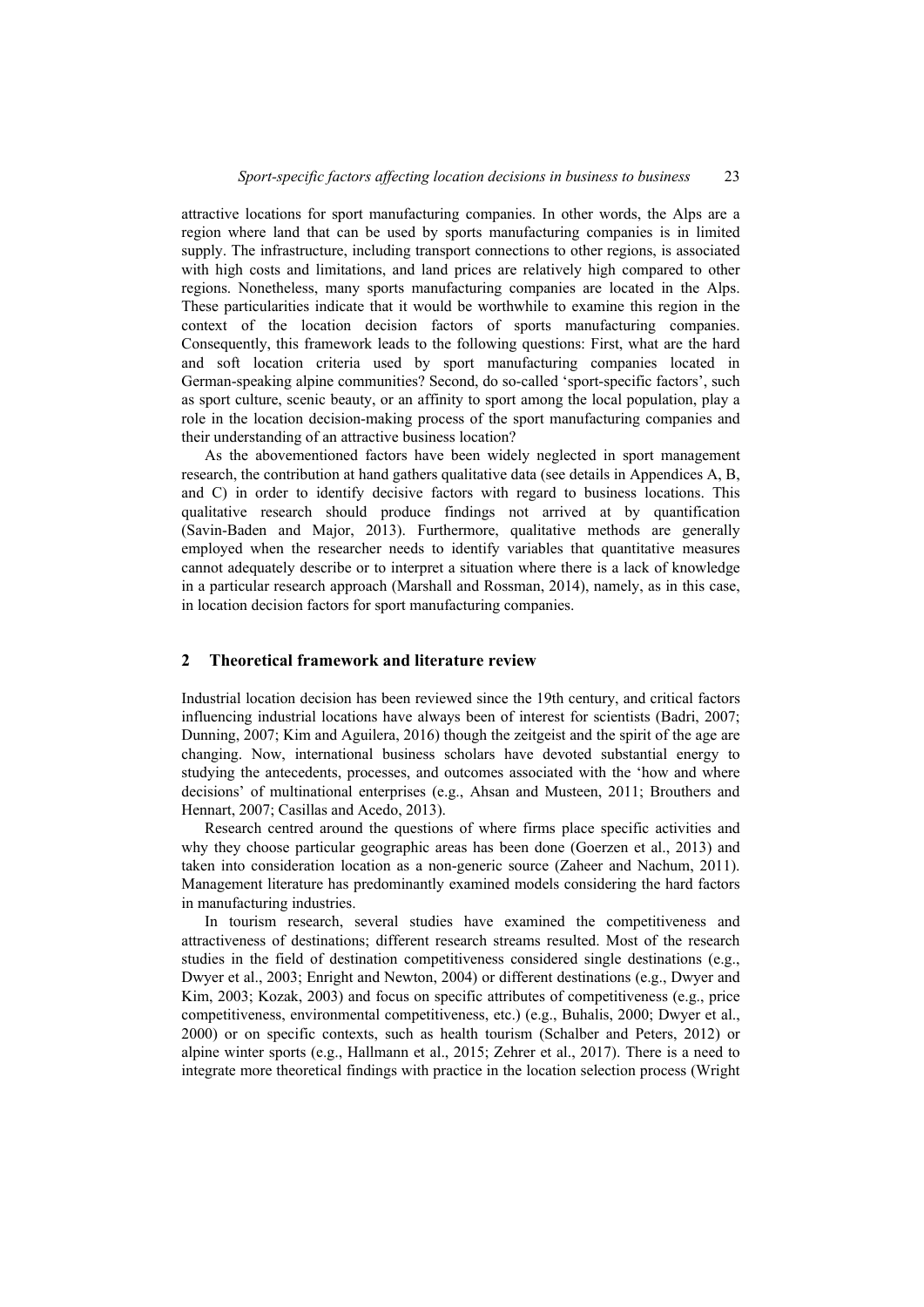et al., 2007) and to investigate soft factors influencing the competitiveness of destinations (Dwyer, 2010).

## *2.1 General location decision factors*

International business research on foreign-location choice has experienced a revival and a sort of renaissance in recent years. Some of the latest reviews on foreign-location choice literature were done by Ahsan and Musteen (2011), Deng (2012), and Kim and Aguilera (2016). Due to the rapid growth and diversification within a relatively short period of time, Kim and Aguilera (2016) followed the call for research on foreign-location choices that goes beyond multiple disciplinary boundaries. The overall research trend shows three major topics: institutions (e.g., culture, political risk), emerging markets, and new enterprises in emerging markets. The new economic geography comes in next with sub-national spatial dynamics of multinational enterprises. Other topics with notable presence include strategic-asset seeking, regions, networks, and offshoring.

Arregle et al. (2013) investigated the aforementioned topics and location choices. They provided an integrated institutional and semi-globalisation perspective on the internationalisation of multinational enterprises and question whether regions matter. As a topic of inquiry, geographic space in combination with location decisions in international business has remained relatively underdeveloped in the literature (Alcacer et al., 2013). Many studies exploring location decisions in an industrial and manufacturing context have been completed, but research on marketing and sales headquarters as well as on specific sectors has been widely neglected.

Traditionally, research has extensively focused on large manufacturing firms, especially on the activities of multinational enterprises, mainly by applying the transaction cost model, the eclectic paradigm, and the monopolistic advantage theory (Etemad et al., 2001; McAuley, 1999; Wright and Dana, 2003). Small-medium enterprises (SME) extensively differ from large companies in terms of competences, market behaviour, and strategies followed; thus, studies of internationalisation, particularly of small-medium enterprises, have been of increasing interest to the research community (e.g., Etemad, 2004; Kuivalainen et al., 2012; McAuley, 1999).

The changing global context demands holistic approaches to describe the location decision-making process (Kim and Aguilera, 2016). Capital, technology, and highly skilled labour have become more mobile internationally and their availability influences the productivity of the immobile domestic factors of production. Countries compete for these mobile factors of production. Additionally, research has recently been conducted into location decisions adding place image to the economic factors. The results showed that factors like place image should be given due consideration in strategic location decisions (Dixit et al., 2019). Furthermore, Marks-Bielska and Serocka (2018) pointed out that nowadays local authorities are also playing an increasingly important role in location decision studies. The main objective of the research was to evaluate the impact on entrepreneurship development in the context of business location factors. Thus, there is competition between countries, and also the paradigm of competition between locations applies (Sieber, 2006).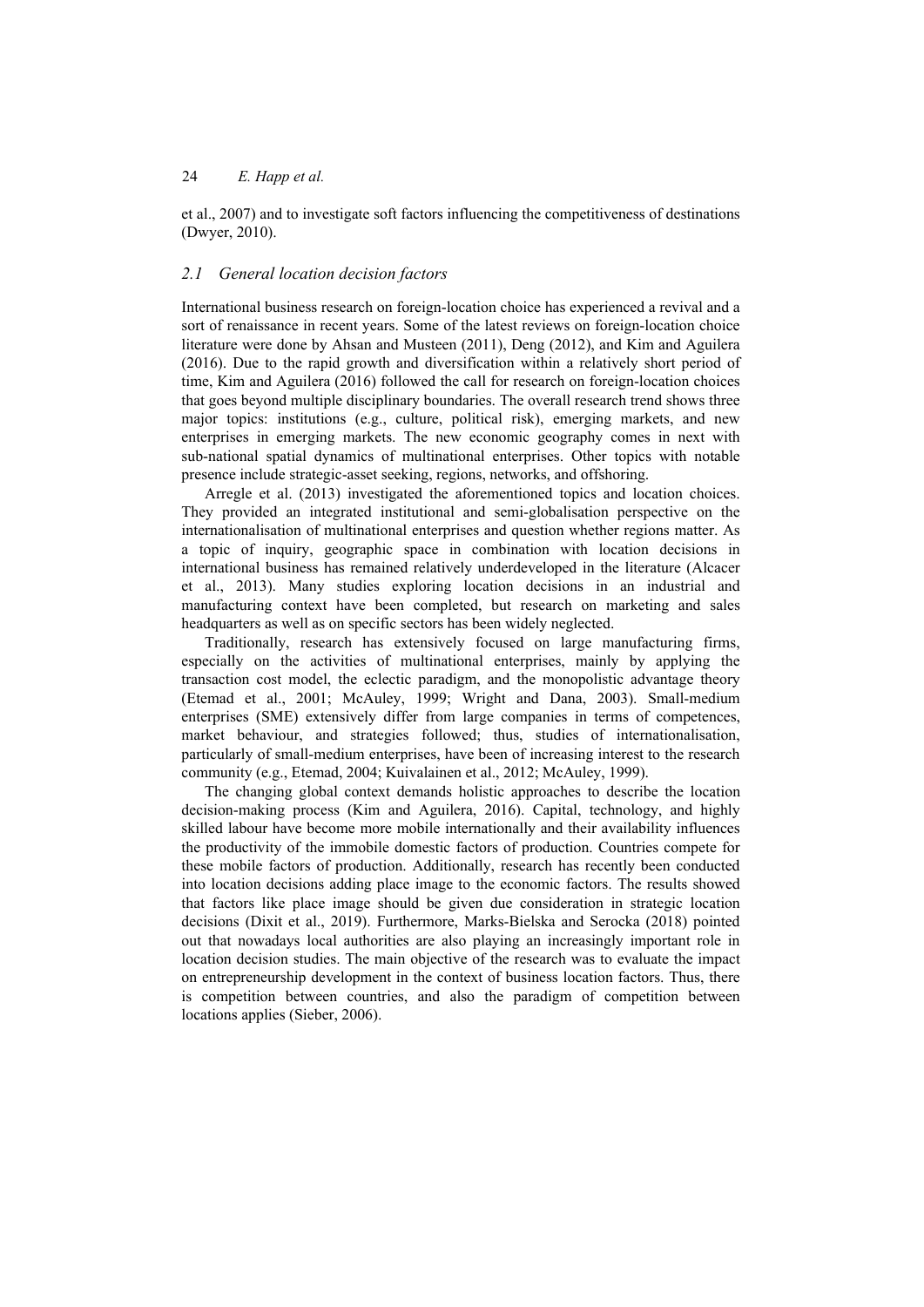#### *2.2 Location decision factors in tourism literature*

The concept of destination attractiveness and its measurement have received much attention from tourism research, economists, and policy makers in recent decades (Dwyer et al., 2014; Formica and Uysal, 2006; Lee et al., 2010). Even smaller destinations have to compete in international terms (Reitsamer et al., 2016; Ritchie and Crouch, 2000; Webster and Ivanov, 2014). Ways to foster destination attractiveness have thus recently become the focus of attention for both research and practice (Formica and Uysal, 2006; Gretzel et al., 2006; Reitsamer and Brunner-Sperdin, 2017). Formica and Uysal (2006) as well as Cracolici and Nijkamp (2008) studied destination attractiveness in detail and came to the conclusion that attractiveness is evaluated indirectly by the competitive ability of a destination. A destination's capability and attractiveness reflect its ability to achieve its goals and provide its stakeholders with a higher value (competitive advantage) than other destinations do (Grant, 2005). Therefore, competitiveness and competitiveness theories play a key role in attractiveness studies (Cracolici and Nijkamp, 2008).

Consequently, the analysis and measurement of the attractiveness and subsequently of the competitiveness of a destination have been dominant themes in recent tourism and management literature (Andrades et al., 2012; Crouch, 2011; Dwyer and Kim, 2003; Pechlaner et al., 2012; Schalber and Peters, 2012). In addition to the development of comprehensive frameworks (Dwyer and Kim, 2003; Ritchie and Crouch, 2003; WEF, 2015), studies on single destinations (d'Hauteserre, 2000; Dwyer et al., 2013; Dwyer et al., 2014; Enright and Newton, 2004; Gomezelj and Mihalič, 2008), on comparisons of destinations (Enright and Newton, 2004; Hallmann et al., 2015; Kozak, 2003), and studies focusing on specific attributes of competitiveness, such as price competitiveness, environmental competitiveness, and business performance (Assaf and Dwyer, 2013; Barros et al., 2011; Buhalis, 2000; Dwyer et al., 2000; Mihalič, 2000) were conducted.

Recent research has evaluated the attractiveness of destinations from both sides, the supply (Dwyer and Kim, 2003; Ferrario, 1979; Zehrer et al., 2017) and the demand side (Dwyer and Kim, 2003; Formica and Uysal, 2006; Kim, 1998; Zehrer et al., 2017). In this context, the majority of tourism research contributions adapted the models of Dwyer and Kim (2003), Smeral (1998), and Ritchie and Crouch (2003) (e.g., Hallmann et al., 2012; Schalber and Peters, 2012). Ritchie and Crouch (2003) based their conceptual model on Porter's 'Diamond of National Competitiveness': it consists of five dimensions (Crouch, 2011) and could be seen as one of the most comprehensive, rigorous, and complex approaches among all the others (Tsai et al., 2009). Thus, the research at hand draws on the theory of Porter (1990) and the destination competitiveness model of Dwyer and Kim (2003) as well as on Ritchie and Crouch (2003) to investigate the location decisionmaking processes of sport manufacturing companies. In this context, the sport manufacturing industry is defined as predominantly B2B-oriented entrepreneurship. The regional focus of this study is the area of the German-speaking Alps (DACH regions).

Recent studies have focused on the importance of socio-cultural factors. Many of them have also noted that socio-cultural differences are the factor that shapes location decisions. Cities and regions are competing to attract foreign direct investment and creative talents. In order to succeed, they need to pay attention to new issues: diversified cultural offerings, quality of life, and lifestyle. Culture has become an important soft location factor and a key factor for boosting local and regional attractiveness (Badri, 2007).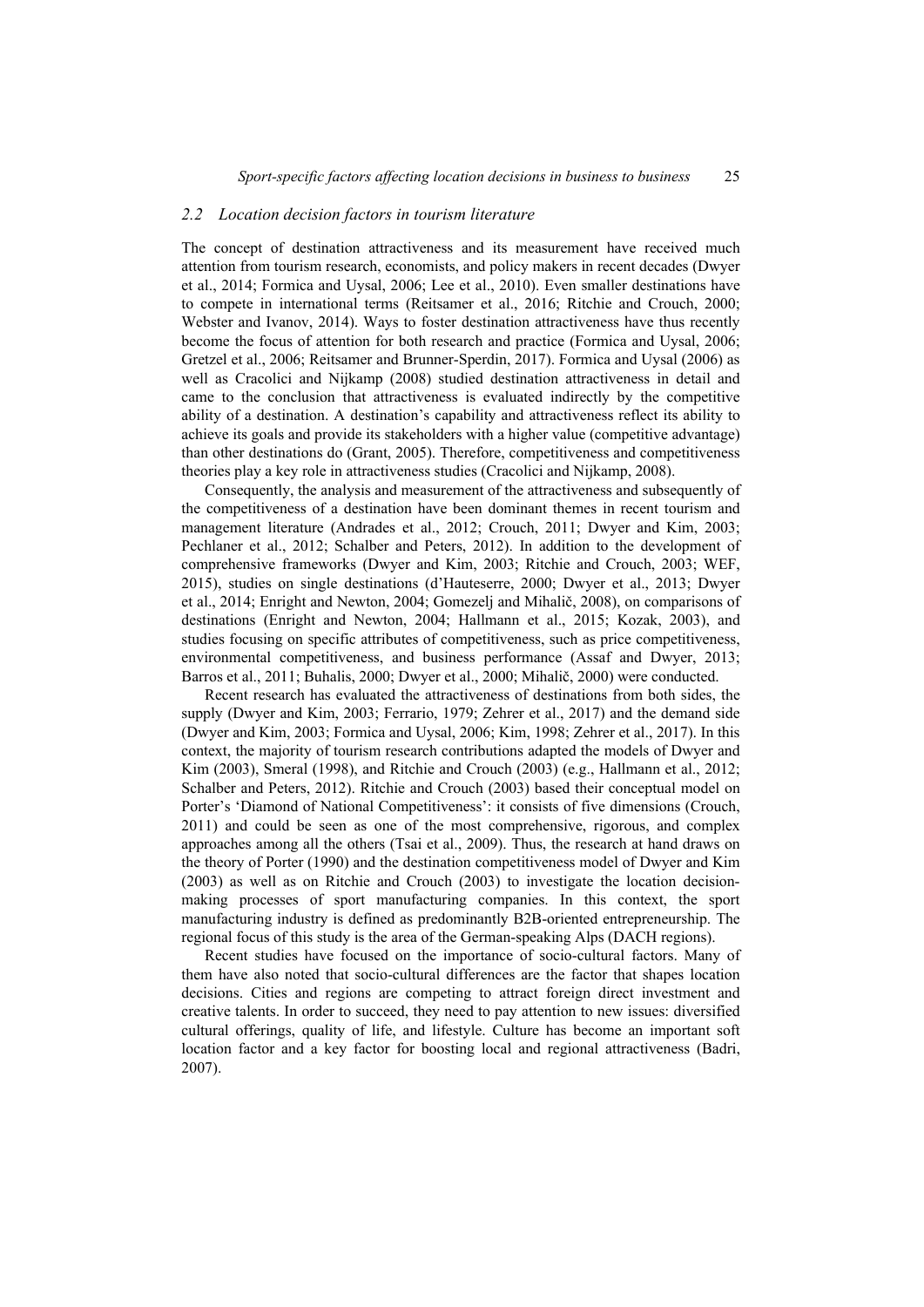In the context of our qualitative study in the Alps, the tourism destination competitiveness approach can have an impact from a tourism perspective and the knowledge of the literature can be of value in supporting the approach. However, the question is whether a tourists' understanding of a destination image and an attractive destination is also relevant in the making of business location decisions. An attractive destination for tourists does not necessarily have to be an attractive destination for the decision makers of sports manufacturing industry companies.

### *2.3 Soft location decision factors*

In today's highly competitive markets industrial marketing companies whose core offering is a product or a set of products often find the strong need to augment this core offering with so-called 'soft' or intangible factors in order to compete effectively (e.g., Anderson and Narus, 1995; Cooper and Jackson, 1988; Matthyssens and Vandenbempt, 1998). Davis (1983) highlighted the role of human resource management and corporate culture in implementing strategies. Similarly, Porter (1990) stressed the relevance of the fit between the generic strategy and the corporate culture.

Culture has become an important soft location factor and a key factor for boosting local and regional attractiveness. Based on a case study, Badri (2007) analysed the influence of soft location factors, in particular cultural activities, on the competitive position of producers located in different urban regions. This and other studies have underlined that qualitative aspects are important and need to be taken into consideration intensively when discussing location decisions in the future (Dziembowska-Kowalska and Funck, 2000; Galan and Gonzalez-Benito, 2006). Regional economic literature has increasingly recognised that, in service-oriented societies, traditional location factors, such as transport cost, cost of materials and intermediate products, etc., have been losing their dominating importance. A series of soft and quasi-soft factors has become more relevant. In this context, it is appropriate to consider the cultural scene in which the business is embedded (Dziembowskia-Kowalska and Funck, 2000). Referring to corporate culture as a soft factor, the values and behaviours in the organisation are two important dimensions (Calori and Sarnin, 1991; Deshpandè and Webster, 1989; Hofstede et al., 1990; Homburg and Pflesser, 2000).

Besides corporate culture, human resource management (attitude and attachment) has been studied extensively as a soft factor. Over the centuries, the importance of attitude and attachment has gradually increased; numerous definitions and models concerning attitude have been examined (e.g., Agarwal and Malhotra, 2005; Calder and Ross, 1972; Davis, 1983; Djamasbi et al., 2009; Spooncer, 1992). Attitudes are believed to directly influence behaviour. In practice, the term 'attitude' is often used as an umbrella expression covering concepts such as preferences, feelings, emotions, beliefs, expectations, judgments, appraisals, values, principles, opinions, and intentions (Bagozzi, 1994).

### *2.4 Peculiarities of the sport manufacturing companies and the Alps*

Sport has an ambiguous history when viewed from a management perspective. As Stewart and Smith (1999) as well as Smith and Steward (2010) noted, the management of sport traditionally has two contrasting philosophical approaches. One approach views sport as a unique cultural institution with a host of special features, wherein the reflexive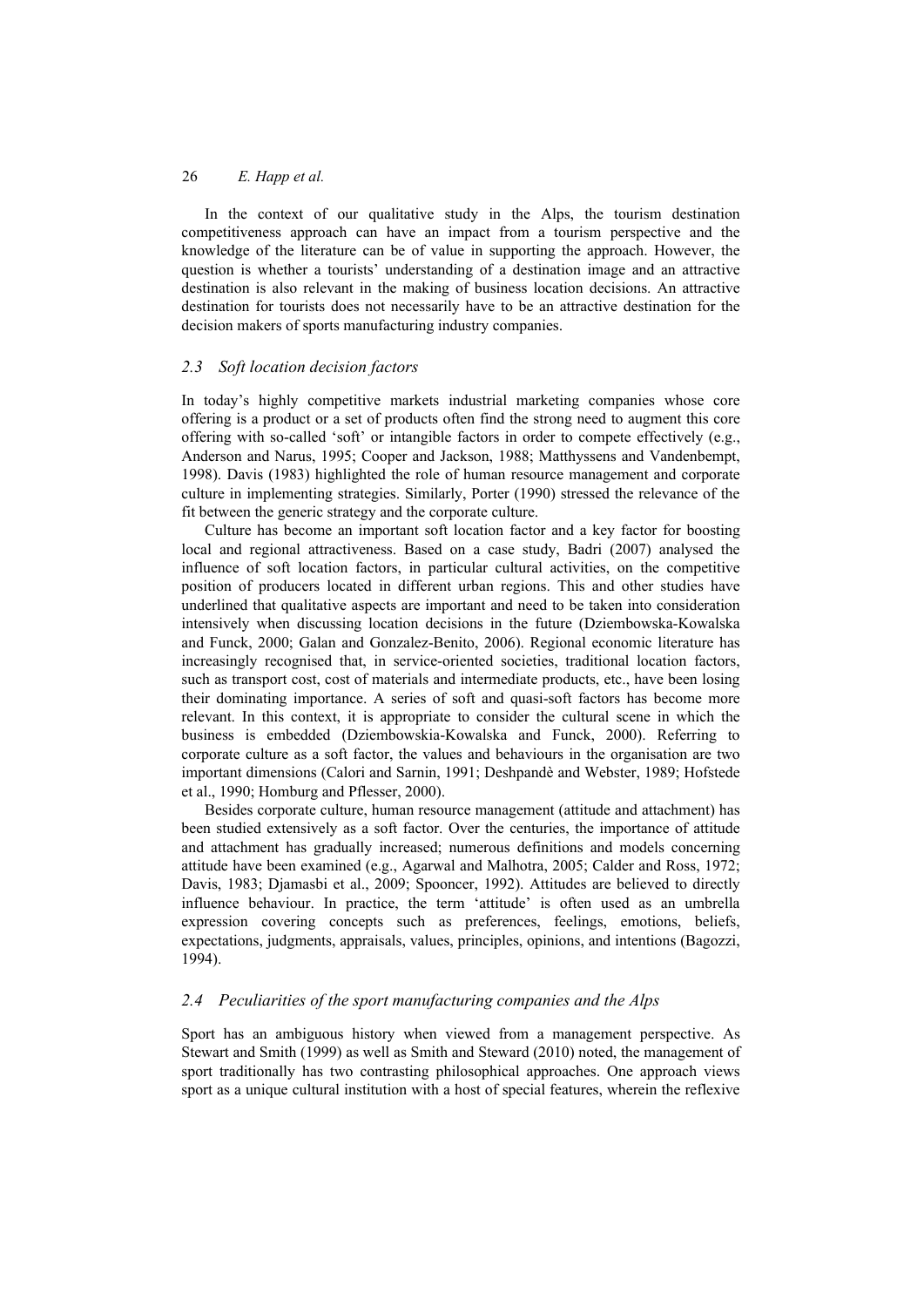application of standard business practices does not only produce poor management decision making, but also erodes the rich history, emotional connections, and social relevance of sport. The other approach sees sport as nothing more than just another generic business enterprise that is subject to the usual government regulations, market pressure, and customer demands, and is therefore best managed by the application of standard business tools that assist the planning, finance, human resource management, and marketing functions. Over time these divisions have been blurred due to the corporatisation of sport and through the emergence of sport management as an academic discipline. In fact, there are distinct and special features which make sport a unique business institution (Gammelsæter, 2020; Hess et al., 2008; Mangan and Nauright, 2000; Slack, 2003). Funk (2017) highlighted the lack of approaches from other disciplines and extended them to fit a sport context.

Coakley (2015) described the 'great sport myth' and the lasting power of this phenomenon, emphasising the influence of sport in shaping uncountable and emotional decisions of companies and what they may preclude in the way of other private or public choices. Furthermore, the influence of the purity and goodness of sport on and transmission to participants who consume sport was pictured, as well as the individual and community development. Scattered research on the sport industry in particular has been done (e.g., Lohman et al., 2004; Liu, 2016).

Mountain destinations like the Alps are defined as geographical, economic, and social units that offer tourism infrastructure specifically designed for mountain businesses and their visitors (Flagestad and Hope, 2001). Multinational sport enterprises offering general sporting goods are usually not located in the Alps, but sport manufacturing companies focusing on winter sports and outdoor equipment are quite often based in the Alps (Spoteo, 2019).

#### **3 Research methodology**

The importance of qualitative research to further increase the knowledge about sport management phenomena has been widely recognised (Nite and Singer, 2012); this method can add new insights into concepts that have been the focus of research for some time (Shaw and Hoeber, 2016). For the study in hand we used a qualitative approach to retain holistic and meaningful characteristics of sport-specific critical factors influencing the decision-making process of sport industries. Therefore, qualitative data were generated from semi-structured interviews conducted with individual general managers of 13 companies within the B2B sport industry (i.e. sport manufacturing companies). In this study, we focused on headquarter organisations including management, sales, and marketing, but excluding manufacturing, because manufacturing is predominantly done in the Far East and has different needs in terms of location decision criteria, as experience has shown. In terms of sample selection we chose companies located all over the German-speaking area of the Alps and representing the entire range from small core companies to big affiliated groups. In order to map the whole market, our company selection process was reviewed by three experts from the sector and the sample was adjusted (details can be found in Appendix A). 13 interviews were required to reach theoretical saturation as prescribed by Guest et al. (2006), who noted that factors, such as the heterogeneity and interview length of the sample, affect the required number of interviews. According to them, usually 12 interviews are sufficient for research aimed at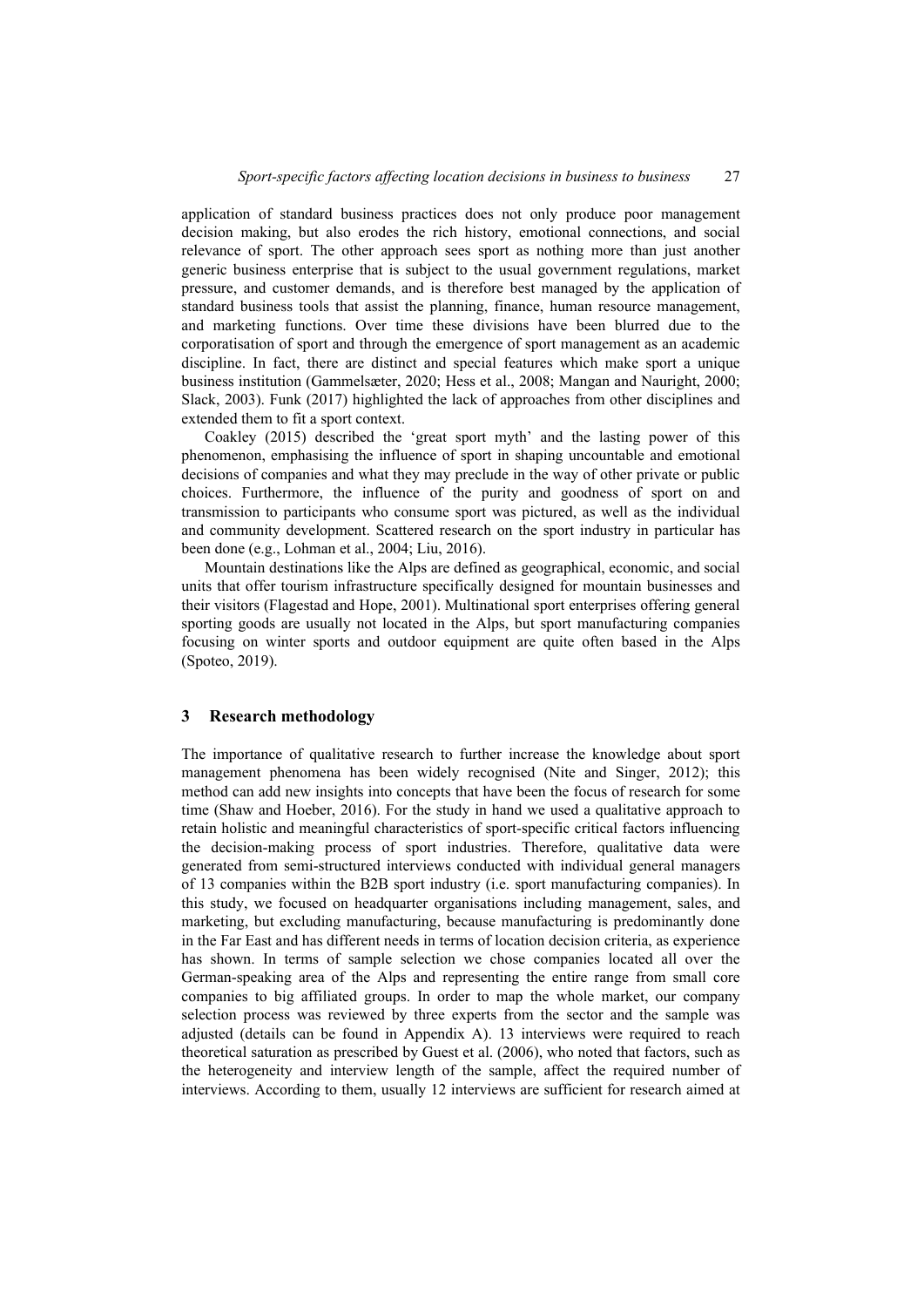understanding the common perceptions and experiences of a group of relatively homogeneous interviewees. Francis et al. (2010) underlined that approach and recommended ten qualitative interviews to reach theoretical saturation.

The interviews were carried out in person whenever possible to build a good relationship with the interviewee; however, some telephone interviews had to be conducted in place of face to face interviews, often due to scheduling issues with the interviewee or lengthy travel distances. Two pre-test interviews were conducted and feedback and improvements resulting from them were included in the final interview guidelines. The interview started with open questions about the company as well as location and future location decision ambitions, rephrased and adapted to the sport context. Afterwards, it continued with questions on influencing factors for location decisions as identified in the literature (Crouch, 2011; Dwyer, 2010; Dwyer and Kim, 2003; England, 2001; Enright and Newton, 2004; Hudson et al., 2004; Knoll, 2004; Zehrer et al., 2017). A sample list of interview questions can be found in Appendix B. In total, 13 interviews were conducted between June 2017 and September 2017 and transcribed; the interview duration was between 38 and 74 minutes.

The coding and data analysis process for this study followed the qualitative content analysis in accordance with Mayring (2010) and King (2012), which consists of a bundle of techniques for systematic text analysis. Rule-guided qualitative text analysis tries to preserve some of the methodological strengths of the quantitative content analysis and widen this quantitative approach to fit the concept of a qualitative procedure. The coding, key themes, and illustrative quotes are pictured in Appendix C. Moreover, this approach allowed the researchers to group the codes identified in text and assign them to overarching themes and sub-themes. Manually coding the data entailed a laborious and lengthy process that included examining the transcriptions meticulously. The interview transcripts were shared with each individual interviewee prior to the analysis in order to verify their accuracy. Then, all themes, sub-themes, and codes were collated in a file. Three independent researchers grouped the data. Validity and reliability were checked. Detailed information and illustrative quotes are presented in Appendix C.

### **4 Research results**

## *4.1 Sport-specific critical soft factors affecting location decisions of the sport manufacturing companies in the Alps*

The focus of this study laid on sport-specific soft factors which critically affect location decisions of sport manufacturing companies located in the Alps. Several factors could be found: they were summarised in Table 1 and explained in detail in the following chapters.

**Table 1** Sport-specific critical soft factors affecting location decisions of the sport industry in the Alps

*Sport specific critical soft factors* 

- Image of the location in terms of sport
- Quality of life in terms of sport
- Corporate sport culture
- Work attitude and population in terms of sport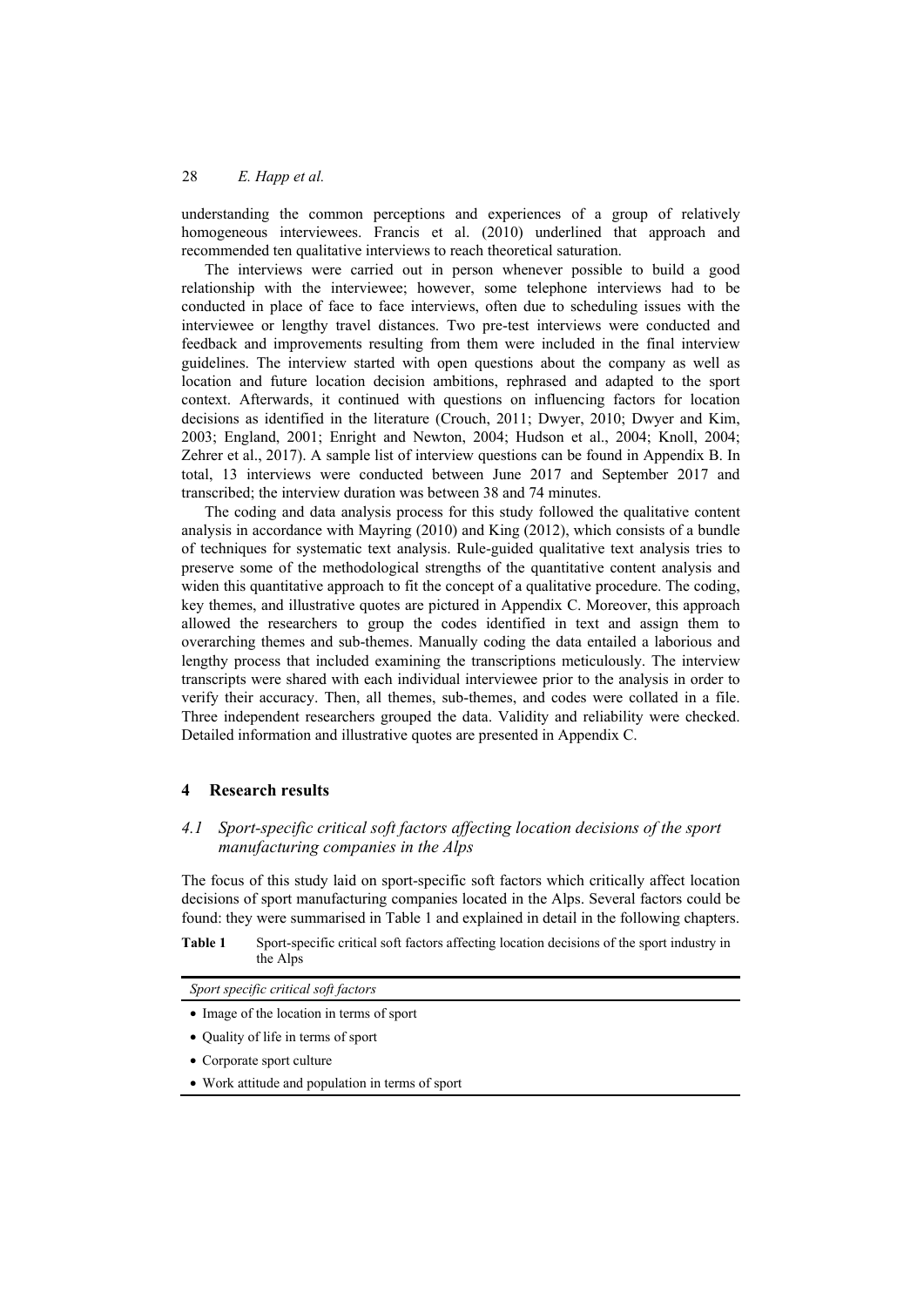#### *4.1.1 Image of the location in terms of sport*

All of the interviewees estimated it is important that their company is located in a place that reflects the image of their individual spirit and the values of their company and products. The interview partner of Company A, a core freeskiing brand, said: *'To us as a brand, but also as a company, it is very important to be present in the centre of the German-speaking Alpine region.'* and added that the spirit and the image of the location are very important and have to be in line with the companies' values and mission statement. Company C, Company D, Company H, and Company J supported the statement that the image and attractiveness of a destination have to reflect the feelings, beliefs, and opinions of the company.

Destination attractiveness in regions such as the Alps inevitably goes along with tourism, and companies located there use the opportunities tourism destinations offer. The sport manufacturing companies located in the Alps are right at the centre of their major customers; moreover, these companies retrieve their values and mission statements in the image and mission statements of the destination. The statement of Company F represents the answers most of the interviewees gave by combining image, tourism, and the proximity to key customers: *'Tyrol as a worldwide leader in tourism provides us with a perfect environment, because we have to be where tourism is.' […] Our roots are in Tyrol … in the home of tourism, which consequently is also our home.'* It seems that the location decision-making process of the sport manufacturing company includes management location factors, although a valuable number of intangible, so-called soft factors such as attractiveness, likewise seem to influence decision-making.

### *4.1.2 Quality of life in terms of sport*

Quality of life in terms of sport is very important for sport manufacturing companies. They want to offer an environment where the employees feel good and have a high standard of living. Company C framed the requirements in regard to quality of life: *'We would like to offer our employees a combination between an urban setting and a versatile range of leisure activities in nature. […] We would like to give the people who work here the possibility to go climbing, to go skiing.'* This statement is representative for all companies, irrespective of the size of the business. Practicing sport is a dominant theme for the majority of the employees working for sport manufacturing companies in the Alps, and companies want to contribute to the high quality of life of their employees.

#### *4.1.3 Local community sporting culture*

The findings in terms of image are very closely related to the findings we could identify as the cultural factor. In the interviews the image of a destination and the culture represented by the destination were frequently mentioned in one breath. Hence, there was a difference; the interviewees see the image as 'somehow intangible' for the people living there, whereas culture is very close knit with the people and their attitude towards sport.

Company A: *'Culture in general, how does the city think about what we do, about the brand XY, but also about the freeskiing sector.'* Culture is what the destination and its population represent. Company J: *'Therefore, I consider XY the capital of sport and I can confirm this, because I studied there and I was there often enough. […] You simply feel the affinity to winter and alpine sport, the alpine sport lifestyle.'* Further, the interviewee explained that being located in a place representing sport culture is important for the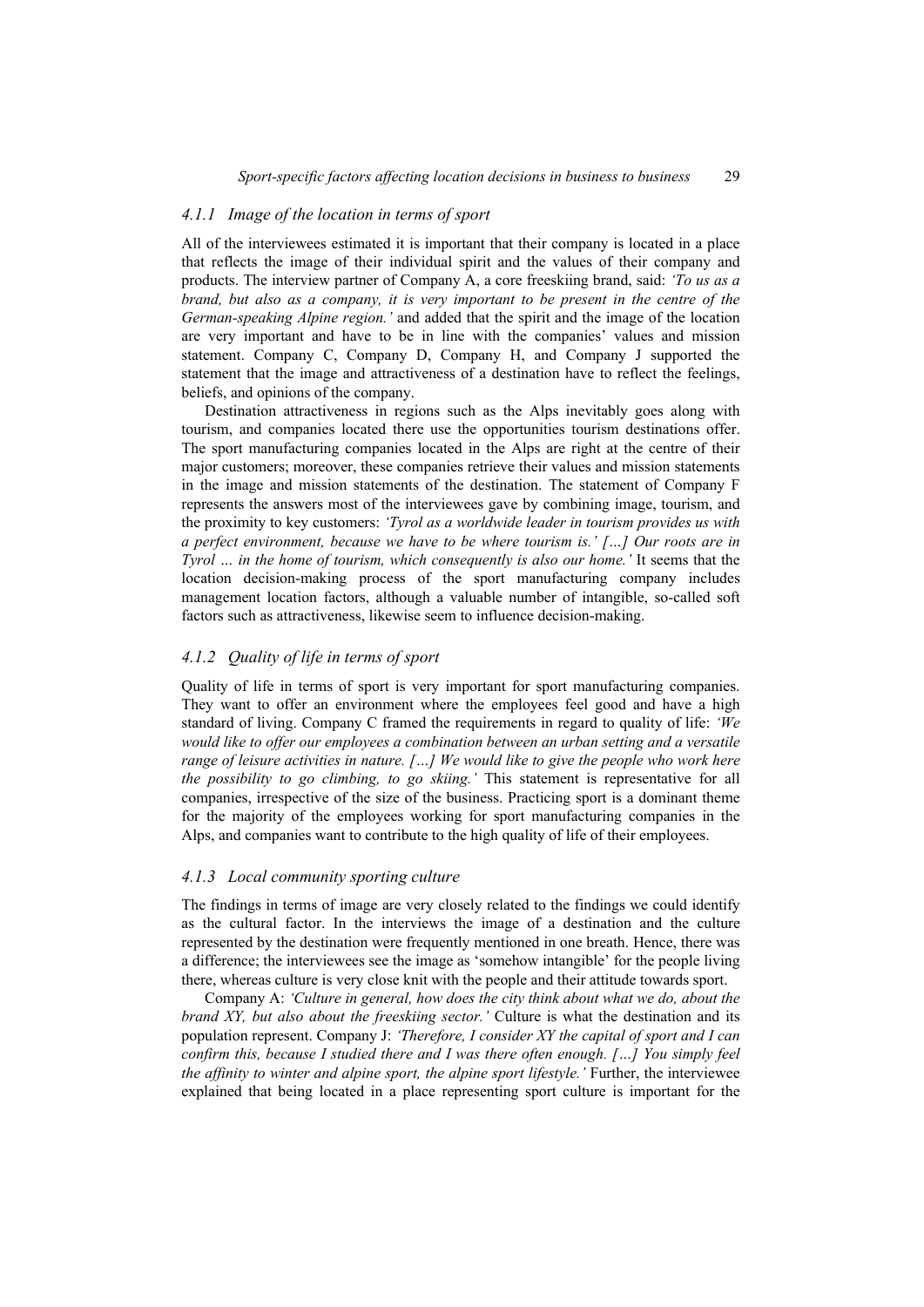employees, customers, and the credibility of the company's product. Company J described the Alps as *'a place where it seethes and pulsates'* and where *'the sport flair is appreciable'*.

# *4.1.4 Work attitude and population in terms of sport*

The soft factor corporate culture is very closely knit with human resource management and the attitude of the employees. Sport companies believe in that premise and see a strong link between attitude and behaviour. Company C pointed out that it is key that the people working for them enjoy and have a passion for sport, as passion and a close relationship with sport lead to better staff performance. Company H explained that the mind-set of the population is important and needs to fit the companies' values. Further, Company H explained that the proximity to nature and sporting environments have an impact on the people living there. Baron and Byrne (1984) defined attitudes as relatively lasting clusters, naming feelings, beliefs, and behaviour tendencies as examples. Accordingly, Company J stated: *'Especially the local people's affinity to winter and alpine sport strengthens us as a winter sport brand.'; This statement was supported by* Company K: *'The sport infrastructure here in the region is also good … everything is accessible within a short period of time and you can live the lifestyle of sport.'*  Summarising, the interviews showed that culture is an important factor, that specific values of this factor are intangible but important, and that every company defines sport culture differently. Nevertheless, all of the interviewees were in line with the fact that employees represent a part of their corporate culture and that they need to be on fire for sport.

# *4.2 Critical hard factors affecting location decisions of the sport manufacturing companies in the Alps*

Detailed discussions were held with representatives of the sport manufacturing companies on the topic of hard factors affecting their location decisions: first, proximity to the market/customer; second, transportation and transportation infrastructure; third, labour (quantitative); and fourth, sport infrastructure.

### *4.2.1 Proximity to the markets/customers*

The proximity to the market and to customers was a dominant theme in the interviews. The proximity to the key customers is very important, and the Alps are named as one of the most important pools of customers. Company A: '*To us it was very important that the location is amidst our core market, the DACH region, the German-speaking Alpine region.'* Additionally, Company C stated: *'We wanted to be close to the Central European markets, because these are most important to us (Germany, Austria, Switzerland).*'

Not just the proximity to the market is key; also the proximity to the key customers was mentioned often. As Company D stated, '*On the sales side, XY is located excellently, because finally, the product is sold where the sport is practiced; also generally, XY is very centrally located amidst the DACH area.'. 'Both on the procurement side and on the sales side, XY is very favourably located for us. Suppliers and customers are in our immediate vicinity.*' Moreover, Company E mentioned, '*Besides the general location*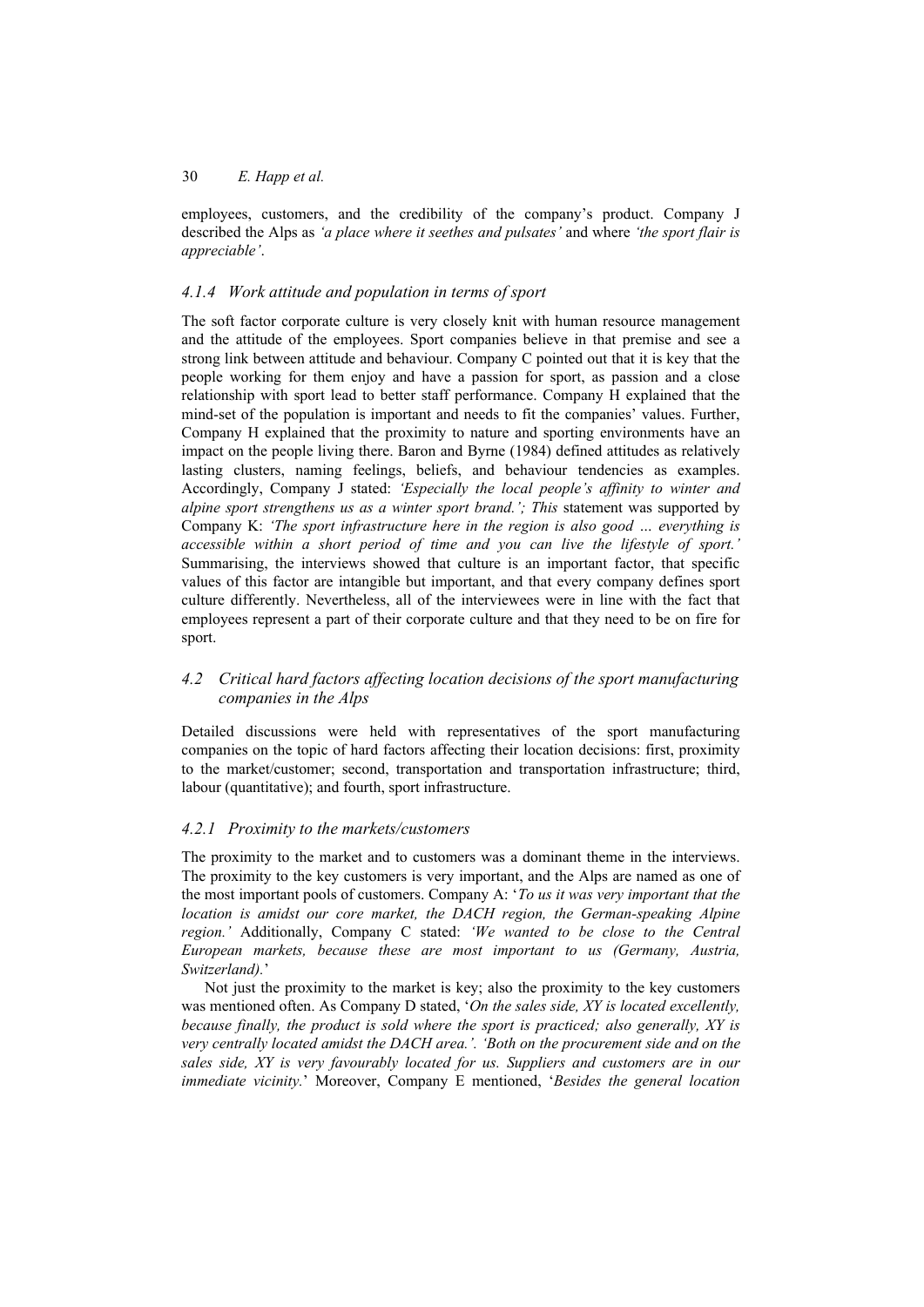*factors, such as infrastructure, property charges, etc., the proximity to the customer is very important.'*

By trend, smaller and core driven companies (characterised by a very specific product offer for core customers) preferred to be very close to the key market, whereas bigger companies like Company B tended to have their headquarters not necessarily amidst the key market, but to have for example local subsidiaries in the key markets. For them the second factor, transportation and infrastructure, is much more important.

#### *4.2.2 Transportation & transportation infrastructure*

In addition, transportation and transportation infrastructure were mentioned by several interviewees as a driving factor for location decisions. For bigger companies it was important that the location offers high quality transportation infrastructure (airports, railroads, roads) and hotels in all price ranges nearby.

Company B: *'[…] first, the accessibility by motor vehicle, and second, as it is also the European headquarters, also by plane (the headquarters is located 15 minutes away from the airport). Not only the transport connection, but also when we have bigger meetings, when we need overnight accommodation, everything is on hand and also available in several classes.'*

Company J: *'Also the transport connections to the motorway and airport are perfect; by plane you can get to reach numerous destinations around the world within a minimum of time.'*

#### *4.2.3 Labour (in terms of quantity)*

Third, we could identify labour (in terms of quantity) as an important hard factor influencing the decisions of sport manufacturing companies. Human resources was a major topic for all interviewees. Many different facets were discussed. On the one hand, there is the question of whether a pool of qualified staff is available, especially due to universities located in the selected area; on the other hand, the affinity of the population and staff in terms of sport is important. We will discuss the first aspect now; the second aspect concerning the affinity to sport will be explained later in the results (culture and attitude labour and population).

Company B: *'The pool of qualified, trained personnel (if possible in all fields) is an absolutely decisive location factor. […] The possibility to get well-educated personnel … Munich is only ten minutes away, [there are] many students, which means that when we are looking for new employees, no matter in which field, we have plenty of choice and qualified personnel at our disposal.'*

Company C: *'A university city also has a consistent availability of personnel.';* moreover, Company A stated, *'Additionally, it has to be said that concerning talent and potential employees, a university city provides us with a big, high quality pool of people, who on the one hand are educated and on the other hand have an affinity for winter sport and are passionately involved in it.'*

Irrespective of the size of the company and the specific product offer, qualified labour is a very important factor for location decisions. The quantity of potential employees is important on the one hand and the pool of qualified staff on the other hand. Sport manufacturing companies are convinced that they benefit from the different colleges and research institutions in the fields of sport management and management in the Alps. Big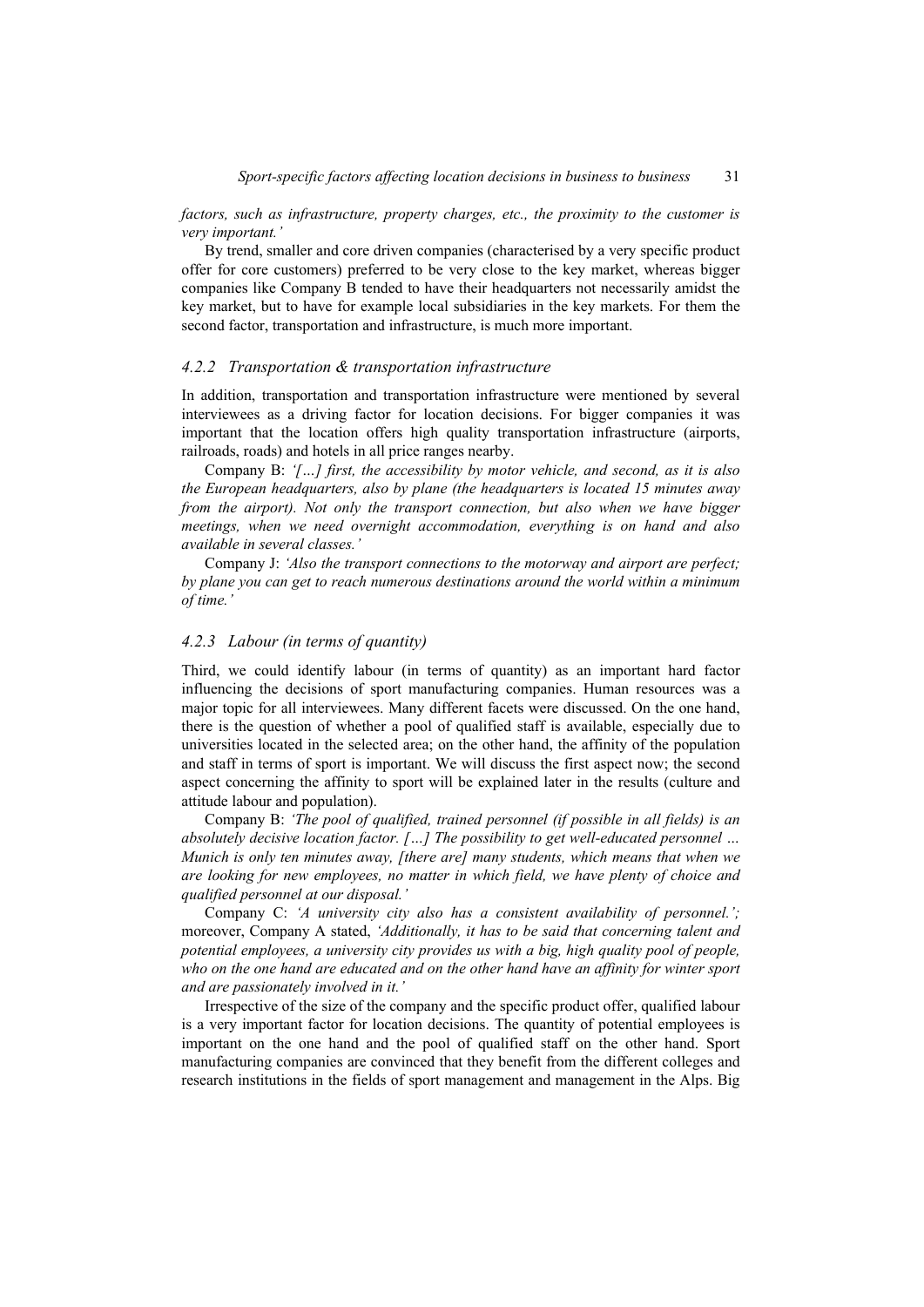companies such as Company E are interested in cooperation with educational institutions and create corporate educational programmes.

Company E: *'Employee quality and education are strongly linked to each other. We are striving to cooperate with schools and institutions of higher education and create joint training programmes.'*

### *4.2.4 Sport infrastructure*

In the mountains and with the existing tourism framework many sport manufacturing companies find their perfect environment either to test their products or to create new product innovations. One could call this strategy 'being in the place where the action is'; these companies do not only play with the image of their location, they also use the infrastructure coming along with. Company A: *'Of course, we are wallowing in luxury here, because we have everything within a radius of an hour. We have five to six glaciers, where we can test skis in summer – that was very important to us when it comes to our location.'* Company D: *'Also the proximity to the glaciers is crucial for our product development. […] The availability of glaciers was very important to us so that we can test the products 12 months a year (further development).'*

Beside the four major hard factors (proximity to the market/transportation/labour and sport infrastructure), costs, such as fixed costs or land costs, as well as economic factors, such as tax structure and financial incentives, were important factors for the interviewees. Locations need to meet the requirements of the companies, but are not 'the' main decision drivers.

### **5 Discussion**

Table 2 provides an overview of all critical factors – both soft and hard – which were found to affect location decisions of sport manufacturing companies situated in the Alps.

| <b>Table 2</b><br>Critical factors affecting location decisions of the sport industry in the Alps |  |
|---------------------------------------------------------------------------------------------------|--|
|---------------------------------------------------------------------------------------------------|--|

| Sport-specific critical soft factors                | Critical hard factors                                 |
|-----------------------------------------------------|-------------------------------------------------------|
| • Image of the location in terms of sport           | • Proximity to the markets/customers                  |
| • Quality of life in terms of sport                 | • Transportation and transportation<br>infrastructure |
| • Corporate sport culture                           | • Labour (in terms of quantity)                       |
| • Work attitude $&$ population in terms of<br>sport | • Sport infrastructure                                |

In order to address the first research question—yes, there are peculiarities influencing the location decisions of sport manufacturing companies in the Alps compared to other industries and the general management literature (see Table 1 and Table 2). This study identified four critical hard factors: First, there is a need to be close to the customers and the key markets; this supports the findings of Badri (2007), who identified the proximity to the market as an important factor. Second, there is a general need for good transportation and infrastructure systems, but however, the requirements are quite different: By trend, smaller companies are pleased with a small airport, whereas bigger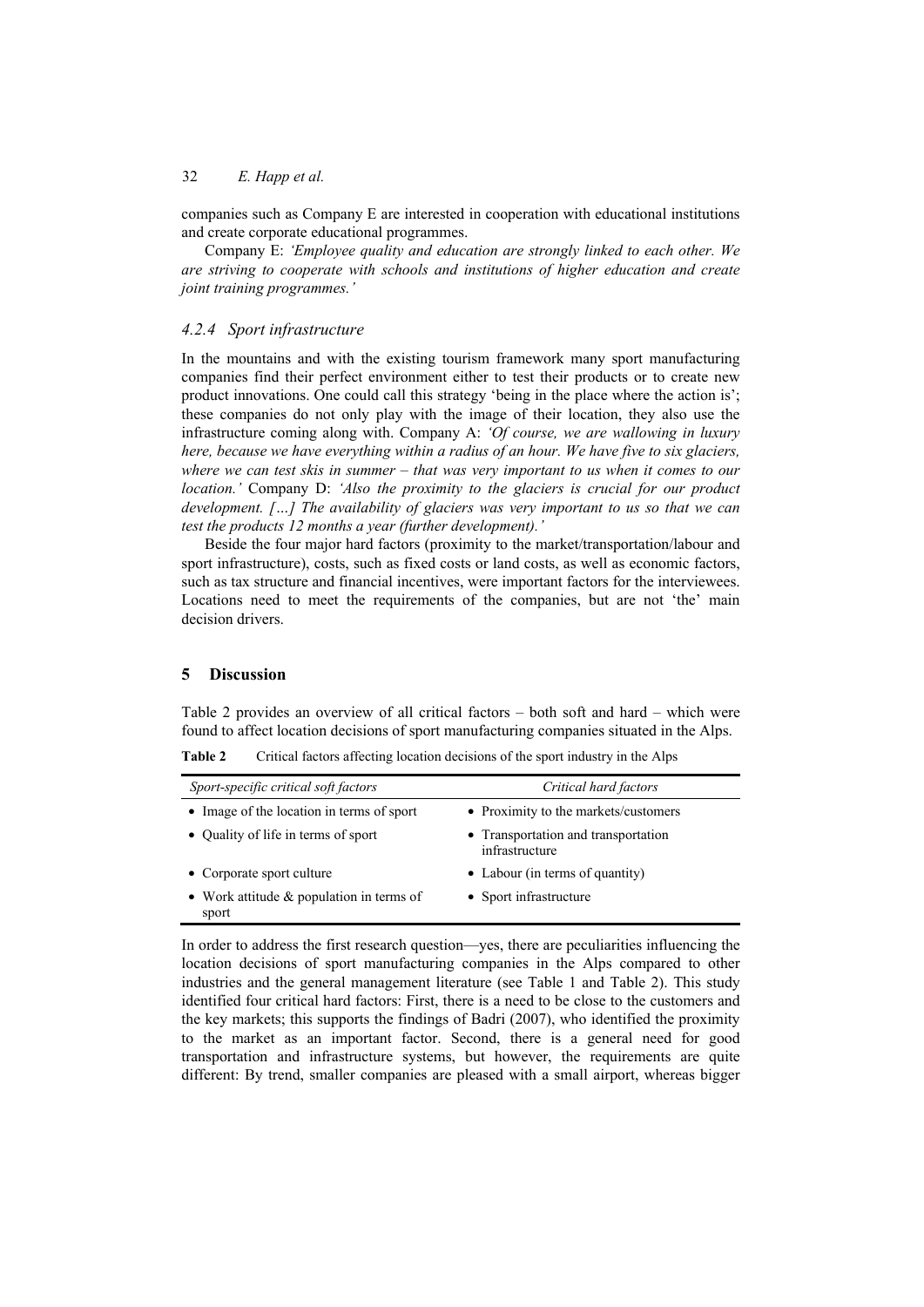companies need an airport with many international flight connections and thereby do not differ from the location decision factors of other lines of business (Badri, 2007). Third, the quantity of qualified staff is a key factor for location decisions among the sport manufacturing companies in the Alps. In this context, qualified means that employees well educated in sport and sport management are available and cooperation with colleges and research institutions is possible; these findings corroborate the existing literature, suggesting that the quality of and opportunities for cooperation with colleges and research institutions influence the location decision-making process (MacCarthy and Atthiranwong, 2003). Fourth, the infrastructure in the Alps meets the requirements of companies in the sport manufacturing industry. This supports the findings that companies use the pull factors of mountain destinations (Pan and Ryan, 2007): in the mountains, visual appeal, terrain suitable for sport, and favourable climate represent the major success factors of those locations.

Beside the four major hard factors (proximity to the market/transportation/labour /sport infrastructure), the interviewees mentioned different types of costs, such as fixed costs or land costs, as well as economic factors, such as tax structure and financial incentives, as important. However, if these factors do not meet the companies' needs, the location is out of the question as these factors are seen as must-be requirements (Kano et al., 1984). The same applies to government and political factors: these are must-be requirements that do not influence the decision on a high level. That contradicts the findings reported by MacCarthy and Atthirawong (2003), who observed that costs, economic factors as well as government and political factors are major factors and influence the international location decision strongly. In addition, Sieber (2006) discussed that most research has been done on industrial and manufacturing companies and not on marketing and sales headquarters. He included the fact that in location decision-making immobile domestic factors differ according to the different sectors, and therefore he stated that it was worth to generate additional sport-specific know-how in the field of general location decision factors. In turn, these findings go along with Dwyer (2010), who discussed the need of investigating in soft factors influencing the competitiveness of a destination. Hence, one has to consider an holistic approach to understand the location decision-making process and the attractiveness of a destination (Knežević Cvelbar et al., 2016).

The abovementioned results lead us to the answer of the second research question – yes, there are sport-specific critical soft factors influencing the location decision-making process of companies in the sport manufacturing industry. The research in hand identified four sport-specific critical soft factors for the sport manufacturing industry in the Alps (Table 1), beginning with the image and attractiveness of a location in terms of sport as the first soft factor. Aspects related to the influence of the destination image on the location decision have been neglected in the management literature, leading us again to the discussion of whether the outcomes are sensitive to change if we distinguish between and analyse hard and soft determinants and include determinants of destination competitiveness (Knežević Cvelbar et al., 2016). Research on mountain destinations showed that the development of the economic environment is less important than other environments, such as nature and image (Kuščer and Mihalič, 2014). Second, the identified soft factor quality of life in terms of sport is linked to the attractiveness of a destination. If a destination is attractive, it satisfies the needs of its stakeholders (Cracolici and Nijkamp, 2008; Formica and Uysal, 2006). The study of MacCarthy and Atthirawong (2003) presented the relative importance of the sub-factor quality of life.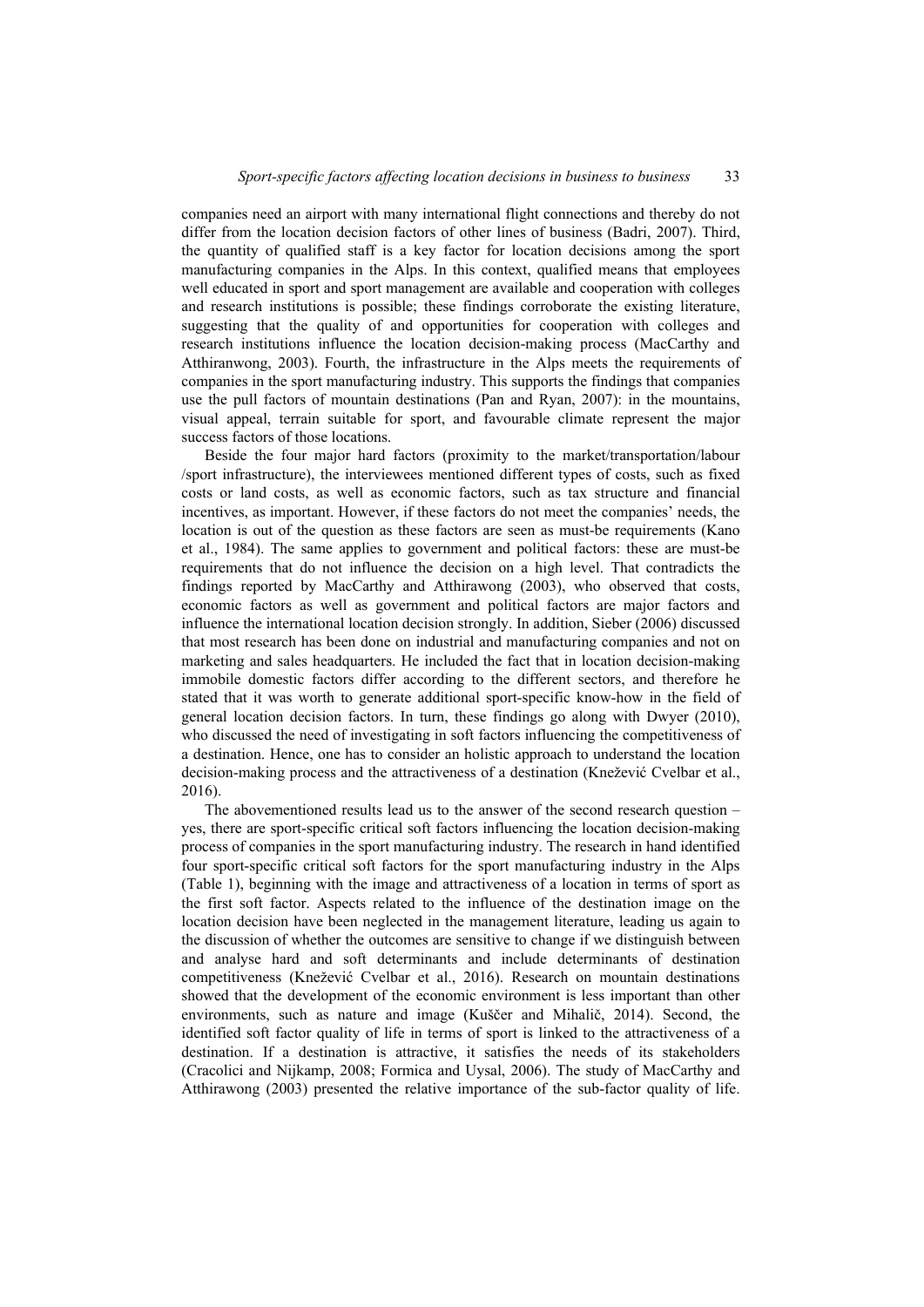The quality of the environment, opportunities for staff and children, and the standard of living are important and will gain importance in the future. Places can form sources of identification and affiliation, and accordingly, they can provide meaning and purpose to life (e.g., Reitsamer et al., 2016; Reitsamer and Brunner-Sperdin, 2017; Williams and Vaske, 2003).

This study shows that for sport manufacturing companies the factor quality of life in terms of sport goes hand in hand with the sport infrastructure and an environment suitable for sport activities. Sport plays a key role in locations such as the Alps; people come into contact with sport every day, be it in a professional or private context. To augment this, the core offerings of the so-called soft or intangible factors allow competitive advantages for industrial marketing companies (Anderson and Narus, 1995; Cooper and Jackson, 1988; Matthyssens and Vandenbempt, 1998). For example, Homburg et al. (2003) identified culture and corporate culture as an important soft factor influencing the economic success of a company. Porter (1990) stressed that an incorporate culture within a company and its environment leads to competitive disadvantages. In this study we could identify culture as the third critical soft factor in the setting of sport companies. The fourth critical soft factor is work attitude and population in terms of sport. Sport companies in the Alps define affinity and passion for sport as very important elements of attitude that lead to competitive advantage and better performance; these suggestions go in line with the literature saying that attitudes influence behaviour directly (Bagozzi, 1994).

### **6 Conclusions**

The purpose of the study was to evaluate the factors influencing the location decision-making process of the sport manufacturing companies in the Alps. The present contribution is based on the selection of a specific sector (sport manufacturing companies) and focused on sport-specific critical soft factors; however, there is a need to evaluate location decision factors for other lines of business (Sieber, 2006), and there is a lack of research in tourism that analyses both hard and soft determinants of destination attractiveness (Knežević Cvelbar et al., 2016).

Summing up, the key findings of the analysis revealed that versatile factors affect location decisions in the sport manufacturing companies. The findings showed that location decisions present an extensive portfolio within the domain sport. Therefore, models analysing international location decisions are based on hard facts, like they can be found in the management literature, or on destination competitiveness models; however, these models are used in tourism contexts that are not specific enough. Thus, even well-known general location decision factors have to be set in the context of sport.

Location image and attractiveness in terms of sport are important for the sport manufacturing companies. In some ways sport is an uncountable and emotional business that shapes uncountable and emotional decisions (Coakley, 2015). Hence, the factor image and the values representing a location have to be in accordance with the company; otherwise, the location is not qualified. In this context, locations such as the Alps do have a competitive advantage due to their natural environment as their selling point (Huybers and Bennett, 2003); these regions reflect the preferred values of companies in the sport manufacturing industry and offer perfect infrastructure.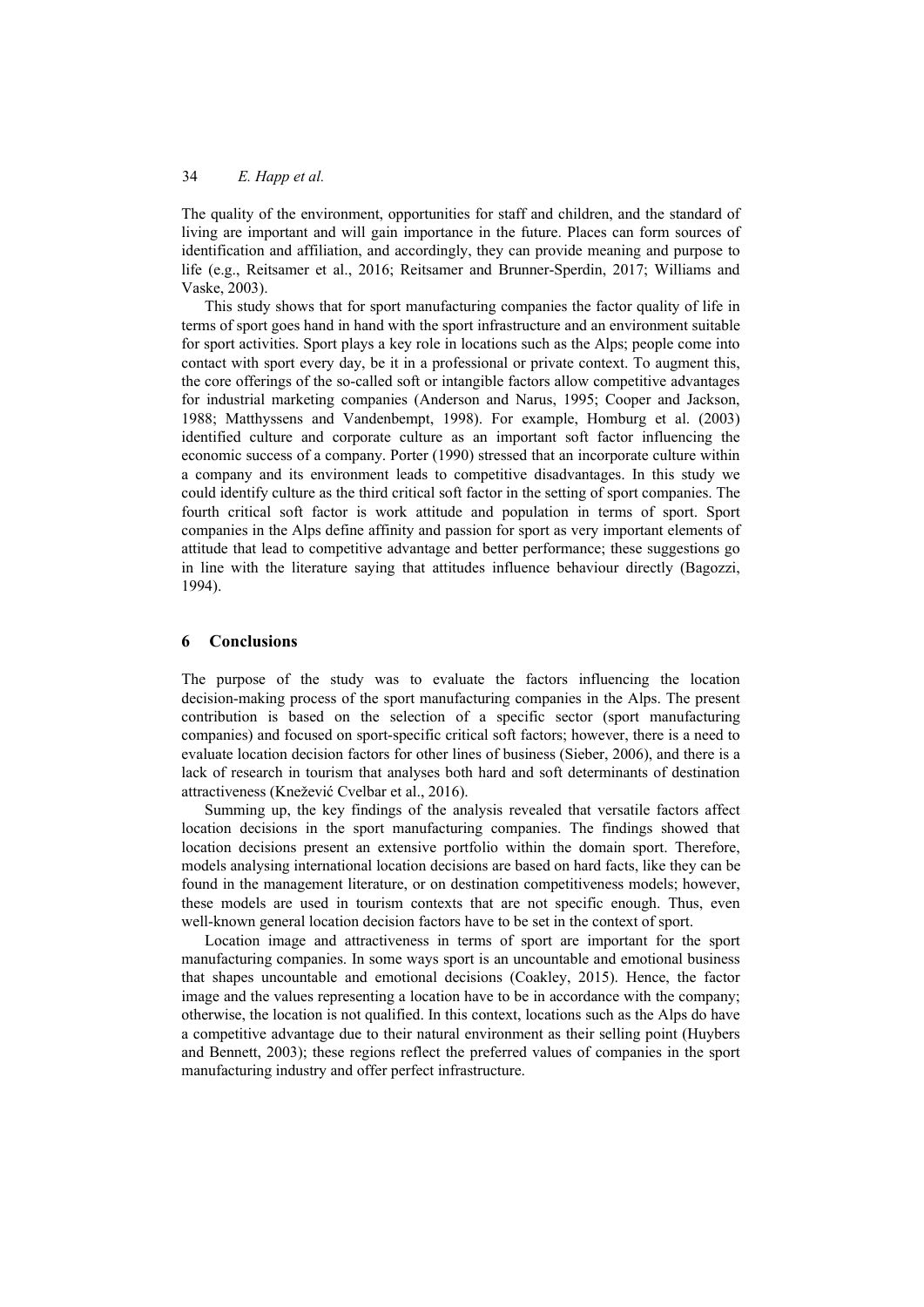All interviewees agree on the fact that culture and the culture represented by the employees' attitude to sport are two of the most important factors. The cultural dimension is intangible but of increasing importance (e.g., MacCarthy and Atthirawong, 2003). The results showed that the sport manufacturing companies have a very specific view concerning culture and the attitude of its employees. The companies' corporate culture represents the spirit of sport and it is important for them that their employees represent a part of the corporate culture in their lifestyle.

Hard facts, such as the proximity to the market and the customer or transportation connections, are crucial and build important factors for a company's location decisionmaking process. Nevertheless, these hard facts go hand in hand with soft facts; for example, the proximity to the customer and market is mentioned in combination with specific values related to the destination (e.g., 'this is a seething and pulsating place', 'the sport flair is appreciable', 'the customers represent the values of the company', etc.). Labour is not a pure hard fact for the sport manufacturing companies; that supports the findings of Badri (2007), who found that the attitude of the employees and their way of life have to be in line with the values of the company. Nevertheless, labour in the context of the availability of qualified employees and education specific to sport has been mentioned as well. Costs, economic factors, and political factors are defined as musthave requirements.

Furthermore, as the theoretical implications are based on the selection of a specific sector, we gained deeper insights into the factors affecting the location decisions of the sport manufacturing companies with a focus on sport-specific critical soft factors. Moreover, we tried to build a framework of factors influencing the sport business settlement decisions of companies in the winter sports and outdoor equipment sector in the Alps. We contributed to the sport management literature by identifying specific aspects for sport manufacturing companies and by comparing them to international location theories and destination competitiveness models.

The following practical implications for managers and destination managements can be derived from this research. Managers could use the findings to support their settlement decision and as an advice for benchmarking initiatives. Furthermore, sport-specific environments (suitable for practicing sport) can improve the quality of life of a company's employees and strengthen the sport culture in the company. Cooperation with educational colleges and research institutions can shape a more specified pool of staff. Government and destination managers could consider the findings in repositioning and benchmarking decisions; as a result, they could create a long-term strategy to attract sport manufacturing companies by meeting their specific requirements in location decisions.

#### **7 Limitations and future research**

We faced several limitations of this study. First, data were generated from a single respondent in each company; seeking the opinions of more organisational stakeholders such as employees would have generated greater validity of the reported findings, especially because the number of interviewees involved in the study is rather small (Lee et al., 2016). Second, the study is based on the German-speaking area of the Alps; hence, we did not include the whole area of the Alps or other regions in our study to identify possible geographic particularities. Third, the purpose of this study was to examine what factors affect location decisions in the sport manufacturing industry; hence, we did not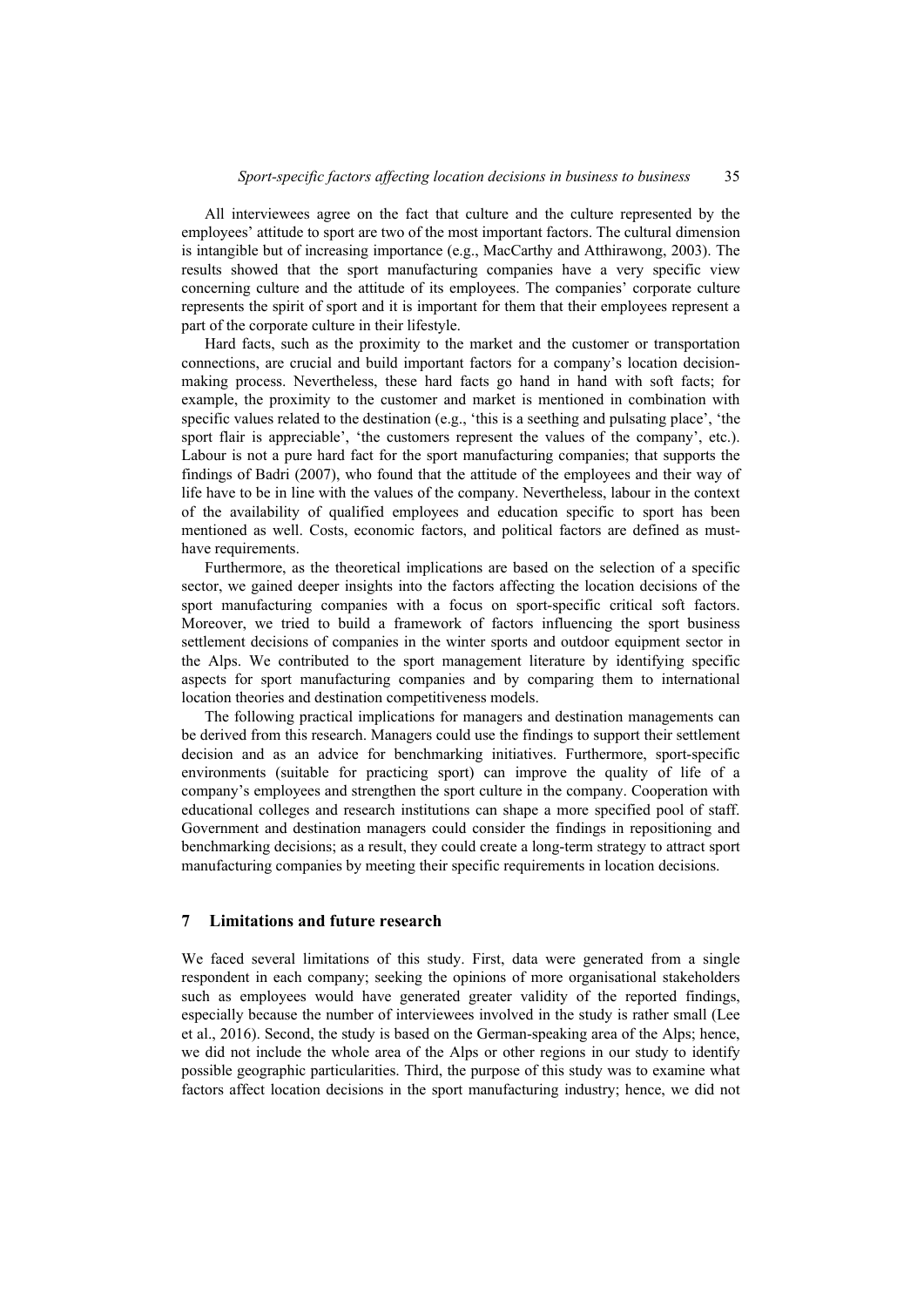seek to assess the detailed weighting of the particular factors. To enlarge the findings of our qualitative research, a quantitative research approach could be taken in order to specify the factors and items affecting location decisions in the sport manufacturing industry. An approach that embraces location decision factors specific to sport management could thus be offered. Fourth, a ranking system showing the importance of each factor is worthy of future research. Fifth, in this paper, clustering was not discussed, but it would be interesting to investigate whether sport clustering has taken place in the region under study, namely the Alps. Additionally, the question could be elaborated with a view to identifying whether there are clusters in different sports and different regions and whether interorganisational relationships, networks and behaviours in sport clusters exist (Gerke et al., 2015)?

### **References**

- Agarwal, J. and Malhotra, N.K. (2005) 'An integrated model of attitude and affect', *Journal of Business Research*, Vol. 58, No. 4, pp.483–493.
- Ahsan, M. and Musteen, M. (2011) 'Multinational enterprises' entry mode strategies and uncertainty: a review and extension', *International Journal of Management Reviews*, Vol. 13, No. 4, pp.376–392.
- Alcacer, J., Dezsö, C.L. and Zhao, M. (2013) 'Firm rivalry, knowledge accumulation, and MNE location choices', *Journal of International Business Studies*, Vol. 44, No. 5, pp.504–520.
- Anderson, J.C. and Narus, J.A. (1995) 'Capturing the Value of Supplementary Services', *Harvard Business Review*, Vol. 73, No. 1, pp.75–83.
- Andrades, L., Sanchez, M. and Pulido, J. (2012) 'Differentiating competitiveness through tourism image assessment: an application to Andalusia', *Journal of Travel Research,* Vol. 52, No. 1, pp.68–81.
- Arregle, J., Miller, T.L., Hitt, M.A. and Beamish, P.W. (2013) 'Do regions matter? An integrated institutional and semiglobalization perspective on the internationalization of MNEs', *Strategic Management Journal*, Vol. 34, No. 8, pp.910–934.
- Assaf, A.G. and Dwyer, L. (2013) 'Benchmarking international tourism destinations', *Tourism Economics*, Vol. 19, No. 6, pp.1233–1247.
- Badri, M.A. (2007) 'Dimensions of industrial location factors: review and exploration', *Journal of Business and Public Affairs*, Vol. 1, No. 2, pp.1–26.
- Bagozzi, R.P. (1994) *Principles of Marketing Research*, Blackwell Business, Oxford.
- Baron, R.A. and Byrne, D. (1984) *Social Psychology Understanding Human Interaction*, Allyn and Bacon, Boston.
- Barros, C., Botti, L., Peypoch, N., Robinot, E., Solonandrasana, B. and Assaf, A.G. (2011) 'Performance of French destinations: tourism attraction perspectives', *Tourism Management,*  Vol. 32, No. 1, pp.141–146.
- Brouthers, K.D. and Hennart, J.F. (2007) 'Boundaries of the firm: insights from international entry mode research', *Journal of Management*, Vol. 33, No. 3, pp.395–425.
- Buhalis, D. (2000) 'Marketing the competitive destination of the future', *Tourism Management*, Vol. 21, No. 1, pp.97–116.
- Calder, B. and Ross, M. (1972) *Attitudes and Behavior*, General Learning Press, New York.
- Calori, R. and Sarnin, P. (1991) 'Corporate culture and economic performance: a french study', *Organization Studies*, Vol. 12, No. 1, pp.49–74.
- Casillas, J.C. and Acedo, F.J. (2013) 'Speed in the internationalization process of firms', *International Journal of Management Review*, Vol. 15, No. 1, pp.15–29.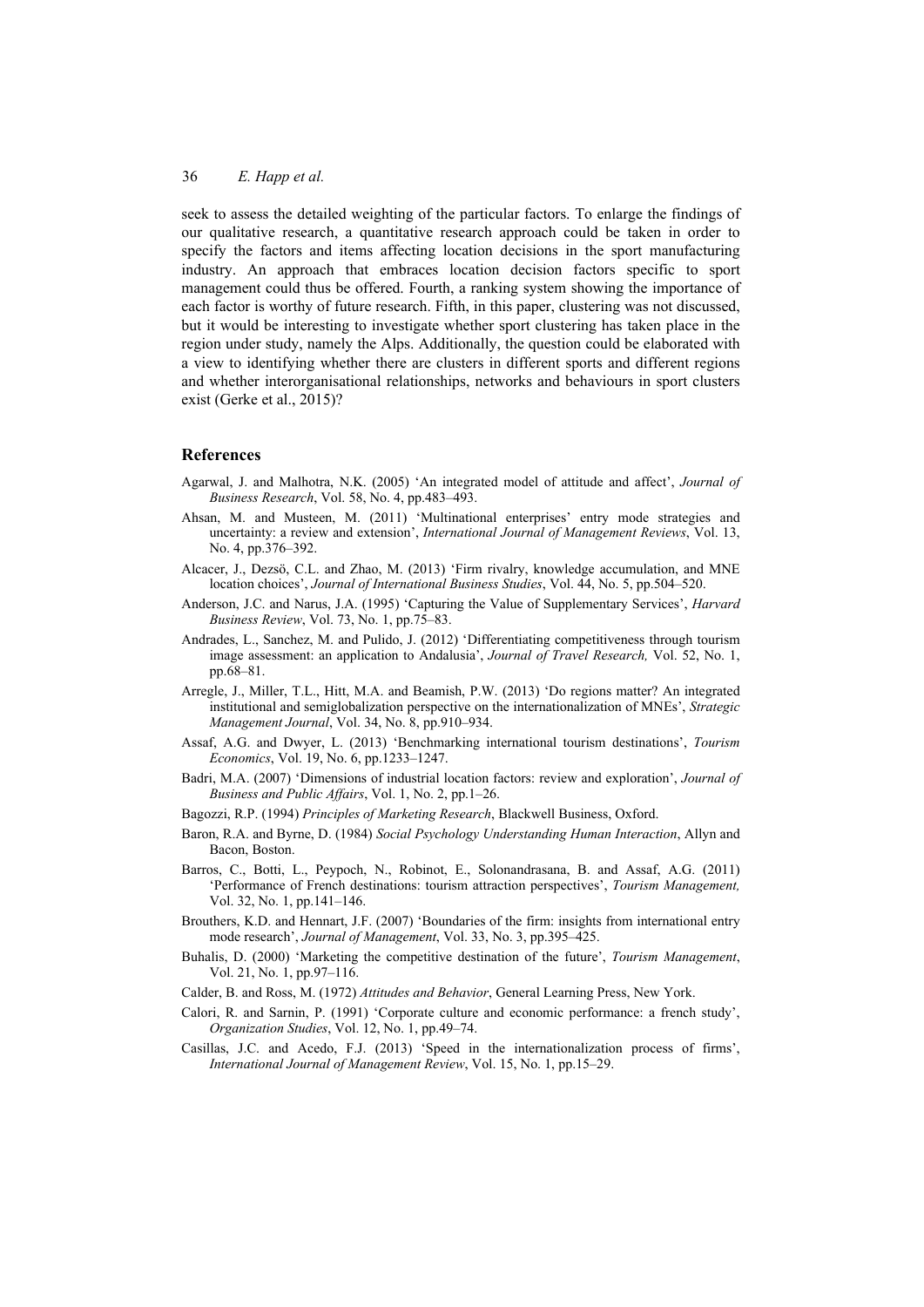- Coakley, J. (2015) 'Assessing the sociology of sport: on cultural sensibilities and the great sport myth', *International Review for the Sociology of Sport*, Vol. 50, Nos. 4–5, pp.402–406.
- Cooper, P.D. and Jackson, R.W. (1988) 'Applying a services marketing orientation to the industrial services sector', *Journal of Services Marketing*, Vol. 2 No. 4, pp.67–70.
- Cracolici, M.F. and Nijkamp, P. (2008) 'The attractiveness and competitiveness of tourist destinations: a study of Southern Italian regions', *Tourism Management*, Vol. 30 No. 7, pp.336–344.
- Crouch, G. (2011) 'Destination competitiveness: an analysis of determinant attributes', *Journal of Travel Research*, Vol. 50, No. 1, pp.27–45.
- d'Hauteserre, A.M. (2000) 'Lessons in managed destination competitiveness: the case of Foxwoods Casino Resort', *Tourism Management*, Vol. 21, No. 1, pp.23–32.
- Davis, S.M. (1983) 'Corporate culture and human resource management: two keys to implementing strategy', *Human Resource Planning*, Vol. 6, No. 3, pp.159–167.
- Deng, P. (2012) 'The internationalization of Chinese firms: a critical review and future research', *International Journal of Management Reviews*, Vol. 14, No. 4, pp.408–427.
- Deshpandè, R. and Webster, F.E. (1989) 'Organizational culture and marketing: defining the research agenda', *Journal of Marketing*, Vol. 53, No. 1, pp.3–15.
- Dixit, A., Clouse, C. and Turken, N. (2019) 'Strategic business location decisions: importance of economic factors and place image', *Rutgers Business Review*, Vol. 4, No. 1, pp.73–91.
- Djamasbi, S., Fruhling, A.L. and Loiacono, E.T. (2009) 'The influence of affect, attitude and usefulness in the acceptance of telemedicine systems', *Journal of Information Technology Theory and Application*, Vol. 10, No. 1, pp.41–58.
- Dunning, J.H. (2007) 'A new Zeitgeist for international business activity and scholarship', *European Journal of International Management*, Vol. 1, No. 4, pp.278–301.
- Dwyer, L. (2010) *Destination Competitiveness: An Overview of Some Issues* [online] https://issuu.com/assis.coelho/docs/competitiv2010-dwyer (accessed 2 November 2017).
- Dwyer, L. and Kim, C. (2003) 'Destination competitiveness: determinants and indicators', *Current Issues in Tourism*, Vol. 6, No. 5, pp.369–414.
- Dwyer, L., Forsyth, P. and Rao, P. (2000) 'The price competitiveness of travel and tourism: a comparison of 19 destinations', *Tourism Management*, Vol. 21, No. 1, pp.9–22.
- Dwyer, L., Knežević Cvelbar, L., Edwards, D. and Mihalič, T. (2013) 'Tourism firms' strategic flexibility: the case of Slovenia', *International Journal of Tourism Research*, Vol. 16, No. 4, pp.377–387.
- Dwyer, L., Knežević Cvelbar, L., Mihalič, T. and Koman, M. (2014) 'Integrated destination competitiveness model: testing its validity and data accessibility', *Tourism Analysis*, Vol. 19, No. 1, pp.1–17.
- Dwyer, L., Livaic, Z. and Mellor, R. (2003) 'Competitiveness of Australia as a tourism destination', *Journal of Hospitality and Tourism Management*, Vol. 10, No. 1, pp.1–19.
- Dziembowska-Kowalska, J. and Funck, R. (2000) 'Cultural activities as a location factor in European competition between regions: concepts and some evidence', *The Annals of Regional Science*, Vol. 34, No. 1, pp.1–12.
- England (2001) *Performance Measurement for the Development of Sport A Good Practice Guide for Local Authorities*, Main Report, Sport England.
- Enright, M.J. and Newton, J. (2004) 'Tourism destination competitiveness: a quantitative approach', *Tourism Management*, Vol. 25, No. 6, pp.777–788.
- Etemad, H. (2004) 'Internationalisation of small and medium-sized enterprises: a grounded theoretical framework and an overview', *Canadian Journal of Administrative Sciences*, Vol. 21, No. 1, pp.1–21.
- Etemad, H., Wright, R. and Dana, L. (2001) 'Symbiotic international business networks: collaboration between small and large firms', *Thunderbird International Business Review*, Vol. 43, No. 4, pp.481–499.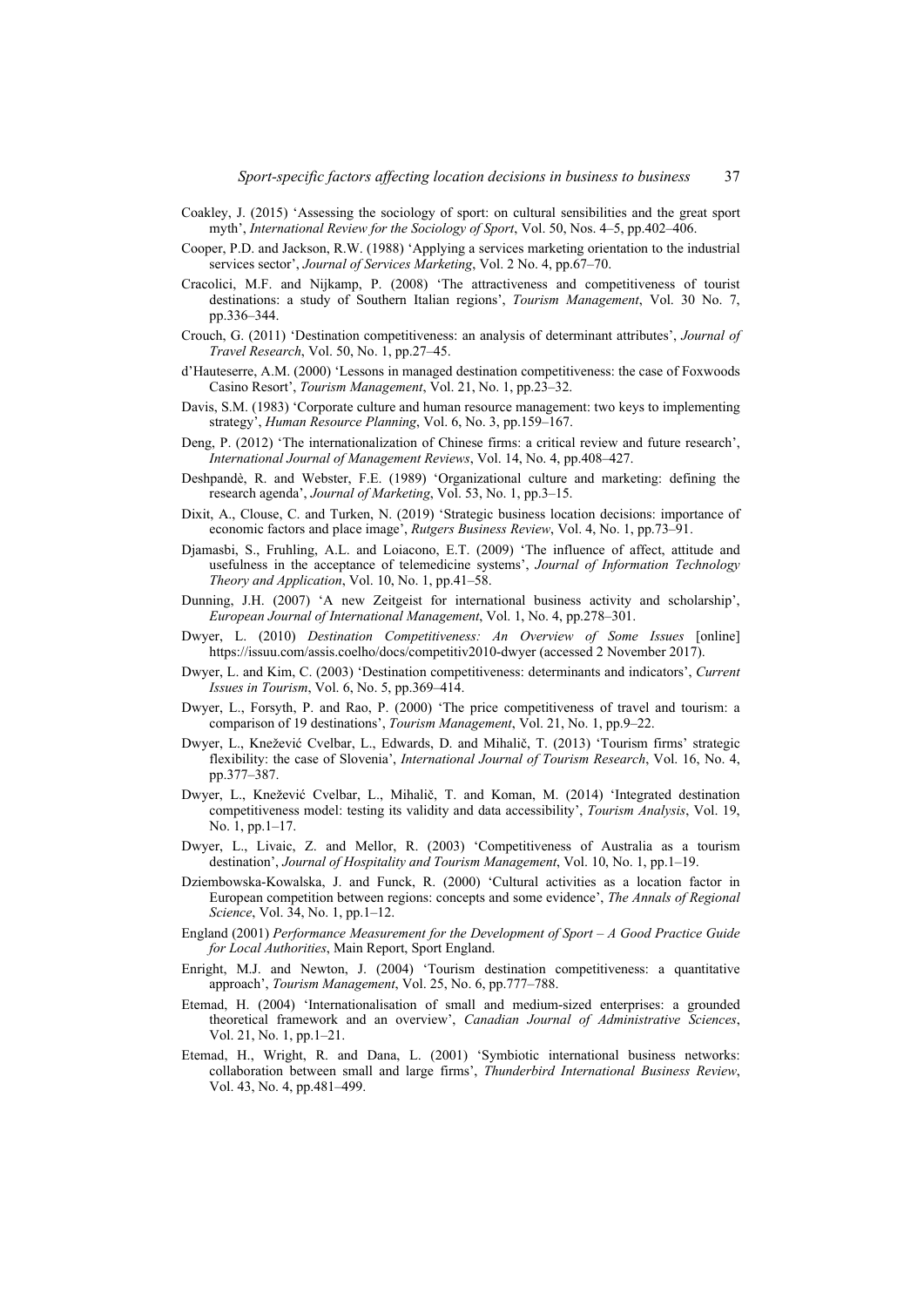- Ferrario, F.F. (1979) 'The evaluation of tourist resources: an applied methodology', *Journal of Travel Research*, Vol. 17, No. 3, pp.18–22.
- Flagestad, A. and Hope, C.A. (2001) 'Strategic success in winter sports destinations: a sustainable value creation perspective', *Tourism Management*, Vol. 22, No. 5, pp.445–461.
- Formica, S. and Uysal, M. (2006) 'Destination attractiveness based on supply and demand evaluations: an analytical framework', *Journal of Travel Research*, Vol. 44, No. 5, pp.418–430.
- Francis, J.J., Johnston, M., Robertson, C., Glidewell, L., Entwisle, V., Eccles, M.P. and Grishaw, M.P. (2010) 'What is an adequate sample size? Operationalising data saturation for theory-based interview studies', *Journal of Psychology & Health*, Vol. 25, No. 10, pp.1229–1245.
- Funk, D. (2017) 'Introducing a sport experience design (SX) framework for sport consumer behaviour research', *Sport Management Review*, Vol. 20, No. 20, pp.145–158.
- Galan, J.I. and Gonzalez-Benito, J. (2006) 'Distinctive determinant factors of Spanish foreign direct investment in Latin America', *Journal of World Business*, Vol. 41, No. 2, pp.171–189.
- Gammelsæter, H. (2020) 'Sport is not industry: bringing sport back to sport management', *European Sport Management Quarterly*, DOI: 10.1080/16184742.2020.1741013.
- Gerke, A., Desbordes, M. and Dickson, G. (2015) 'Towards a sport cluster model: the ocean racing cluster in Brittany', *European Sport Management Quarterly*, Vol. 15, No. 3, pp.343–363.
- Goerzen, A., Asmussen, C.G. and Nielsen, B.B. (2013) 'Global cities and multinational enterprise location strategy', *Journal of International Business Studies*, Vol. 44, pp.427–450.
- Gomezelj, D.O. and Mihalič, T. (2008) 'Destination competitiveness applying different models, the case of Slovenia', *Tourism Management*, Vol. 29, No. 2, pp.294–307.
- Grant, R.M. (2005) *Contemporary Strategy Analysis*, Blackwell Publishing, Malden.
- Gretzel, U., Fesenmaier, D.R., Formica, S. and O'Leary, J.T. (2006) 'Searching for the future: challenges faced by destination marketing organizations', *Journal of Travel Research*, Vol. 45, No. 2, pp.116–126.
- Guest, G., Bunce, A. and Johnson, L. (2006) 'How many interviews are enough? An experiment with data saturation and variability', *Field Methods*, Vol. 18, No. 19, pp.59–82.
- Hallmann, K., Müller, S. and Peters, M. (2015) 'The assessment of competitiveness: the case of three alpine winter sports destinations', *Tourism Analysis*, Vol. 20, No. 6, pp.677–687.
- Hallmann, K., Müller, S., Feiler, S., Breuer, C. and Roth, R. (2012) 'Suppliers' perception of destination competitiveness in a winter sport resort', *Tourism Review*, Vol. 67, No. 2, pp.13–21.
- Hess, R., Nicholson, M., Stewart, B. and De Moore, G. (2008) *A National Game: A History of Australian Rules Football*, Viking Penguin, Camberwell.
- Hofstede, G., Nejen, B., Daval-Ohayv, D. and Sanders, G. (1990) 'Measuring organizational cultures: a qualitative and quantitative study across twenty cases', *Administrative Science Quarterly*, Vol. 35, pp.286–316.
- Homburg, C. and Pflesser, C. (2000) 'A multiple-layer model of market-oriented organizational culture: measurement issues and performance outcomes', *Journal of Marketing Research*, Vol. 37, No. 11, pp.449–462.
- Homburg, C., Fassnacht, M. and Günther, C. (2003) 'The role of soft factors in implementing a service-oriented strategy in industrial marketing companies', *Journal of Business to Business Marketing*, Vol. 10, No. 2, pp.23–51.
- Hudson, S., Ritchie, B. and Timur, S. (2004) 'Measuring destination competitiveness: an empirical study of Canadian ski resorts', *Tourism and Hospitality Planning & Development*, Vol. 1, No. 1, pp.79–94.
- Huybers, T. and Bennett, J. (2003) 'Inter-firm cooperation at nature-based tourism destinations', *Journal of Socio-Economics*, Vol. 33, No. 5, pp.571–587.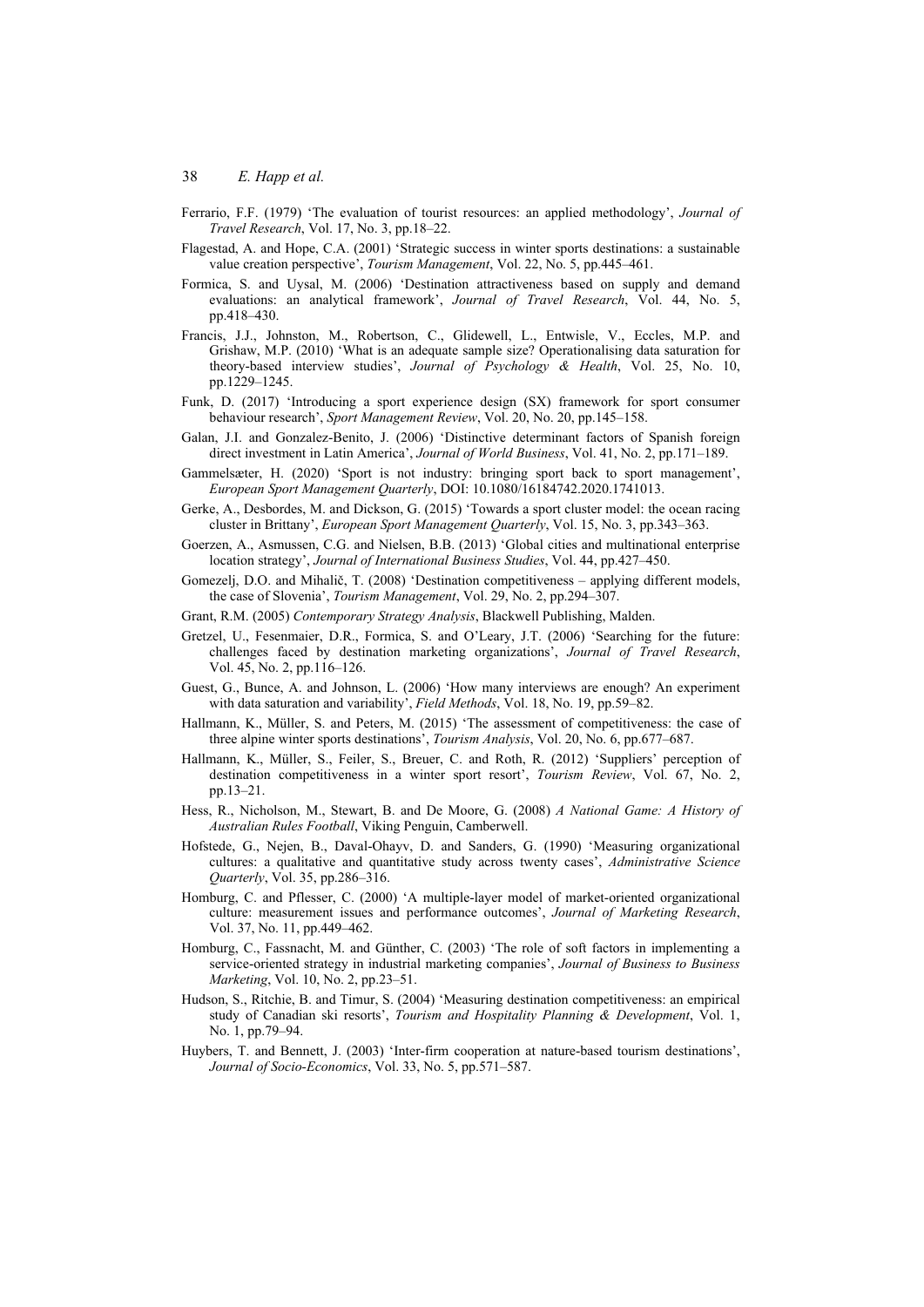- Kano, N., Seraku, N., Takahashi, F. and Tsuji, S. (1984) 'Attractive quality and must-be quality', *The Journal of the Japanese Society for Quality Control*, Vol. 41, pp.39–48.
- Kim, H.B. (1998) 'Perceived attractiveness of Korean destinations', *Annals of Tourism Research*, Vol. 25, No. 2, pp.340–361.
- Kim, J.U. and Aguilera, R.V. (2016) 'Foreign location choice: review and extensions', *International Journal of Management Reviews*, Vol. 18, No. 2, pp.133–159.
- King, N. (2012) 'Doing template analysis', in Symon, G. and Cassell, C. (Eds.): *Qualitative Organizational Research: Core Methods and Current Challenges*, pp.426–449, Sage, London.
- Knežević Cvelbar, L., Dwyer, L., Koman, M. and Mihalič, T. (2016) 'Drivers of destination competitiveness in tourism. A global investigation', *Journal of Travel Research*, Vol. 55, No. 8, pp.1041–1050.
- Knoll, N. (2004) *International orientierte Unternehmen in Österreich. Rahmenbedingungen für Steuerungsfunktionen und Forschungskompetenz [Internationally oriented companies in Austria. Framework conditions for control functions and research expertise]* [online] http://www.wifo.ac.at/jart/prj3/wifo/resources/person\_dokument/person\_dokument.jart?publik ationsid=25272&mime\_type=application/pdf (accessed 10 February 2019).
- Kozak, M. (2003) 'Measuring competitive destination performance: a study of Spain and Turkey', *Journal of Travel and Tourism Marketing*, Vol. 13, No. 3, pp.83–110.
- Kuivalainen, O., Sundqvist, S., Saarenketo, S. and McNaughton, R. (2012) 'Internationalisation patterns of small and medium-sized enterprises', *International Marketing Review*, Vol. 29, No. 5, pp.448–465.
- Kuščer, K. and Mihalič, T. (2014) 'Determining important environment for mountain destination development', *Acta Turistica*, Vol. 26, No. 2, pp.103–129.
- Lee, C.F., Huang, H.I. and Huery-Ren, Y. (2010) 'Developing an evaluation model for destination attractiveness: sustainable forest recreation tourism in Taiwan', *Journal of Sustainable Tourism*, Vol. 18, No. 6, pp.811–828.
- Lee, S., Oh, N. and Juravich, M. (2016) 'Examination of formal and informal relationships between service provider and client for ticket sales outsourcing in the United States', *Journal of Relationship Marketing*, Vol. 15, Nos. 1–2, pp.62–80.
- Liu, D. (2016) 'Social impact of major sports events perceived by host communities', *International Journal of Sports Marketing and Sponsorship*, Vol. 17, No. 1, pp.78–91.
- Lohman, C., Fortuin, L. and Wouters, M. (2004) 'Designing a performance measurement system: a case study', *European Journal of Operational Research*, Vol. 156, No. 2, pp.267–286.
- MacCarthy, B.L. and Atthirawong, W. (2003) 'Factors affecting location decision in international operations – a Delphi study', *International Journal of Operations & Production Management*, Vol. 23, No. 7, pp.794–818.
- Mangan, J.A. and Nauright, J. (2000) *Sport in Australasian Society: Past and Present*, F Cass, London.
- Marks-Bielska, R. and Serocka, I. (2018) 'The impact of Warmia and Masuria local authorities on entrepreneurship development in the business location factors context', *Folia Oeconomica Stetinensia*, Vol. 18, No. 1, pp.67–81.
- Marshall, C. and Rossman, G.B. (2014) *Designing Qualitative Research*, Sage publications.
- Matthyssens, P. and Vandenbempt, K. (1998) 'Creating competitive advantage in industrial services', *Journal of Business & Industrial Marketing*, Vol. 13, Nos. 4/5, pp.339–355.
- Mayring, P. (2010) *Qualitative Inhaltsanalyse: Grundlagen und Techniken [Qualitative Content Analysis: Basics and Techniques]*, Beltz Verlag, Weinheim.
- McAuley, A. (1999) 'Research into the internationalisation process: advice to an alien', *Journal of Research in Marketing Entrepreneurship*, Vol. 1, No. 1, pp.11–17.
- Mihalič, T. (2000) 'Environmental management of a tourist destination: a factor of tourism competitiveness', *Tourism Management*, Vol. 21, No. 1, pp.65–78.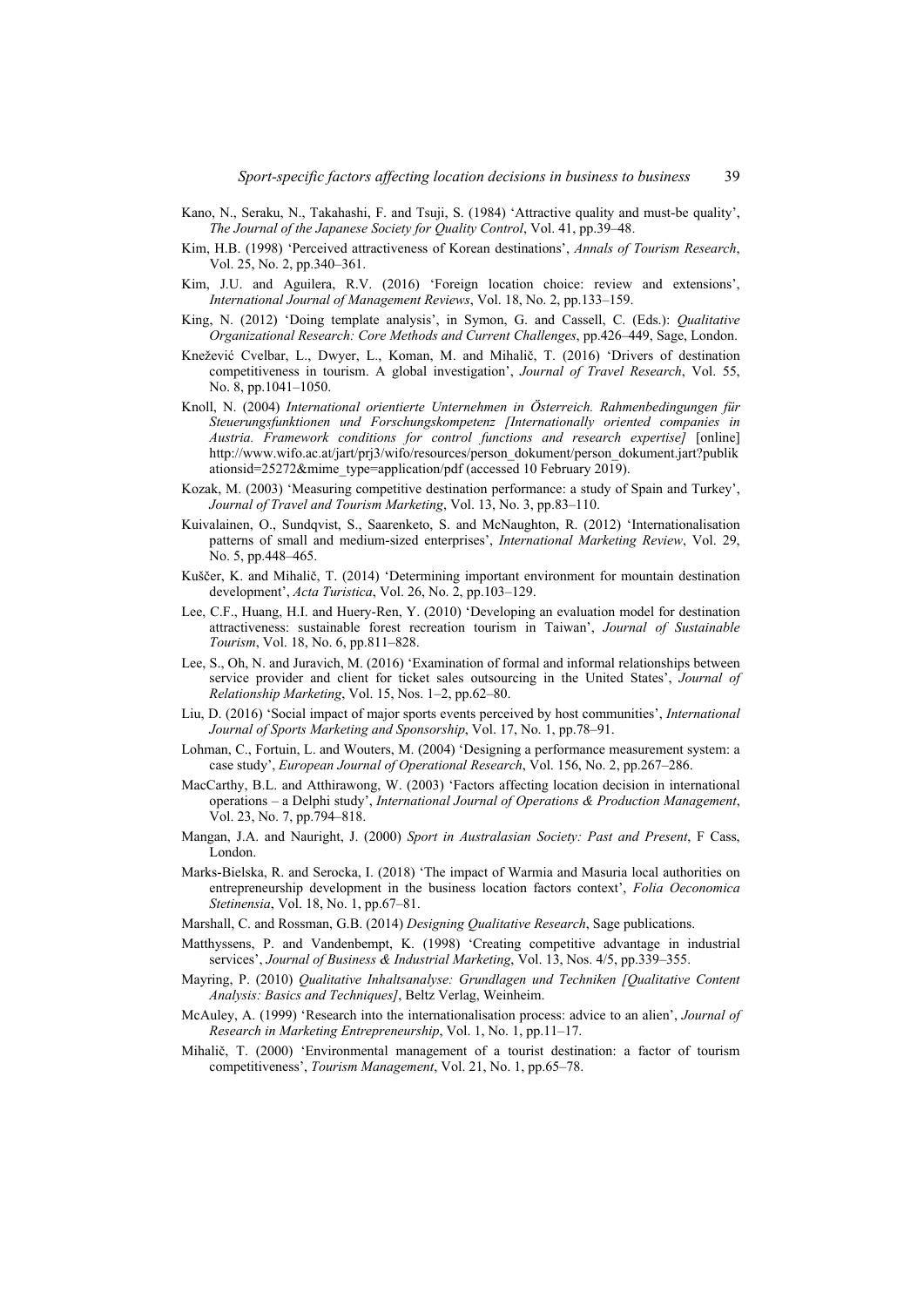- Nite, C. and Singer, J.N. (2012) 'Quality research for connecting with and affecting change in sport populations', *Qualitative Research Journal*, Vol. 12, No. 1, pp.88–97.
- Pan, S. and Ryan, C. (2007) 'Mountain areas and visitor usage motivations and determinants of satisfaction: the case of Pirongia Forest Park, New Zealand', *Journal for Sustainable Tourism*, Vol. 15, No. 3, pp.288–308.
- Pechlaner, H., Pichler, S. and Herntrei, M. (2012) 'From mobility space towards experience space: implications for the competitiveness of destinations', *Tourism Review*, Vol. 67, No. 2, pp.34–44.
- Porter, M.E. (1990) *The Competitive Advantage of Nations*, The Free Press, New York.
- Reitsamer, B.F. and Brunner-Sperdin, A. (2017) 'Tourist destination perception and well-being: What makes a destination attractive?', *Journal of Vacation Marketing*, Vol. 23, No. 1, pp.55–72.
- Reitsamer, B.F., Brunner-Sperdin, A. and Stokburger-Sauer, N.E. (2016) 'Destination attractiveness and destination attachment: the mediating role of tourists' attitude', *Tourism Management Perspectives*, Vol. 19, Part A, pp.93–101.
- Research Nester (2019) *Sporting Goods Market: Global Demand Analysis & Opportunity Outlook 2023*, Report ID: 214 [online] https://www.researchnester.com/reports/sporting-goods-marketglobal-demand-analysis-opportunity-outlook-2023/214 (accessed 22 February 2019).
- Ritchie, J.R.B. and Crouch, G.I. (2000) 'The competitive destination: a sustainability perspective', *Tourism Management*, Vol. 21, No. 1, pp.1–7.
- Ritchie, J.R.B. and Crouch, G.I. (2003) *The Competitive Destination: A Sustainable Tourism Perspective*, Cabi Publishing, Wallingford.
- Rotkreuz (2018) *Gesamtmarktschätzung 2017 mit positiveren Signalen [2017 Total Market Estimate with more Positive Signals]*, Statistical report [online] https://www.gfk.com/de /insights/press-release/gesamtmarktschaetzung-2017-mit-positiveren-signalen/ (accessed 22 February 2019).
- Savin-Baden, M. and Howell-Major, C. (2013) *Qualitative Research: The Essential Guide to Theory and Practice*, Routledge, Oxford.
- Schalber, C. and Peters, M. (2012) 'Determinants of health tourism competitiveness: an Alpine case study', *Tourism*, Vol. 60, No. 3, pp.307–323.
- Shaw, S. and Hoeber, L. (2016) 'Unclipping our wings: ways forward in qualitative research in sport management', *Sport Management Review*, Vol. 19, No. 3, pp.255–265.
- Sieber, H. (2006) 'Locational competition: a neglected paradigm in the international division of labour', *The World Economy*, Vol. 29, No. 2, pp.137–159.
- Slack, T. (2003) 'Sport in the global society: shaping the domain of sport studies', *International Journal of the History of Sport*, Vol. 20, No. 4, pp.118–129.
- Smeral, E. (1998) 'The impact of globalization on small and medium enterprises: new challenges for tourism policies in European countries', *Tourism Management*, Vol. 19, No. 4, pp.371–380.
- Smith, A.C.T. and Stewart, B. (2010) 'The special features of sport: a critical revisit', *Sport Management Review*, Vol. 13, No. 10, pp.1–13.
- Spooncer, F. (1992) *Behavioural Studies for Marketing and Business*, Stanley Thornes, Leckhampton.
- Sportmarken und Sportfirmen Webkatalog: Übersicht (Sport brands & sport companies web catalogue: overview) [online] http://www.spoteo.de/sport-firmen (accessed 24 January 2019).
- Stewart, R. and Smith, A. (1999) 'The special features of sport', *Annals of Leisure Research*, Vol. 2, No. 1, pp.87–99.
- Szymanski, S. (2009) *Playbooks and Checkbooks: An Introduction to the Economics of Modern Sports*, Princeton University Press, Princeton.
- Tsai, H., Song, H. and Wong, K.K.F. (2009) 'Tourism and hotel competitive research', *Journal of Travel & Tourism Marketing*, Vol. 26, Nos. 5/6, pp.522–546.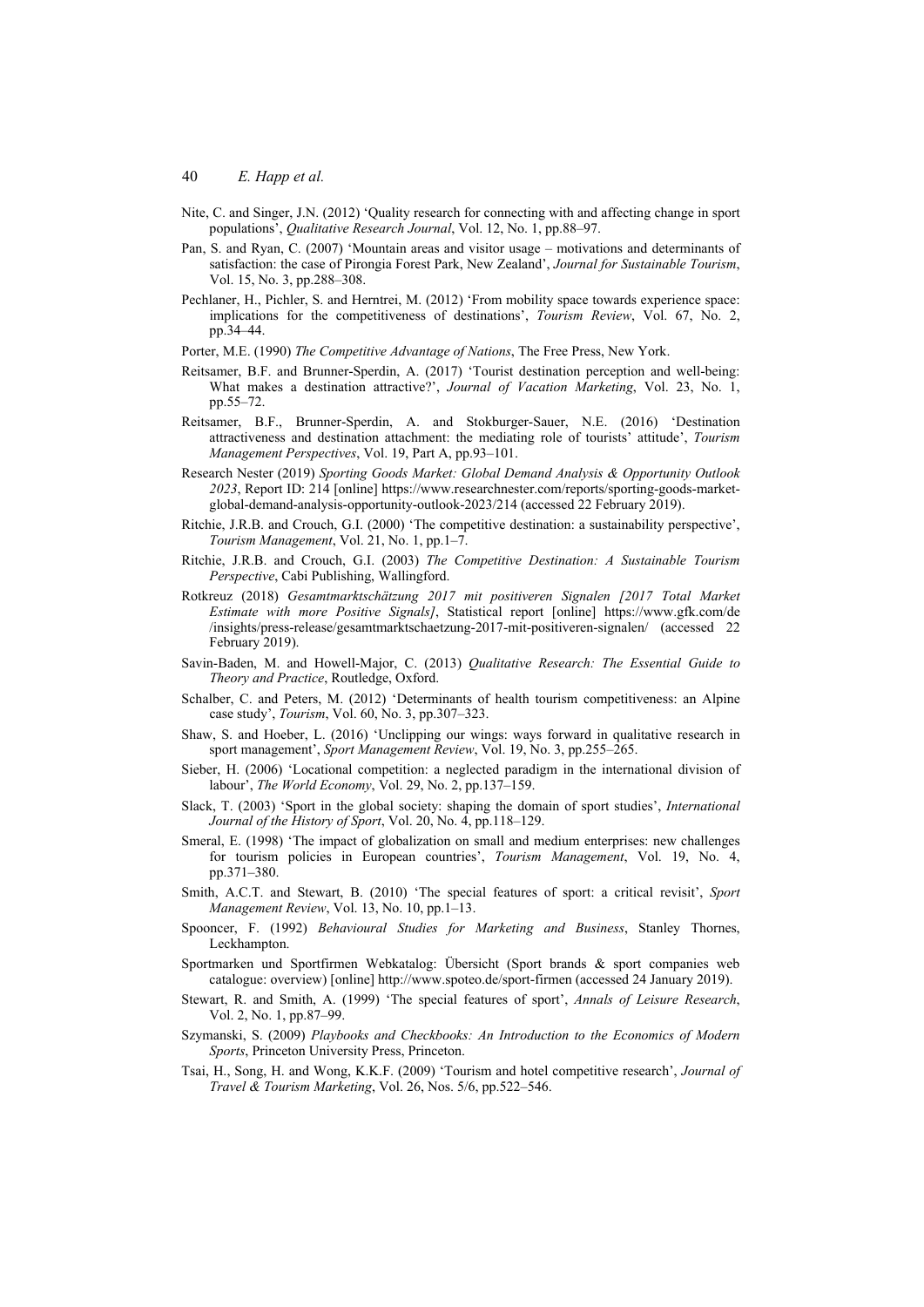- Webster, C. and Ivanov, S. (2014) 'Transforming competitiveness into economic benefits: does tourism stimulate economic growth in more competitive destinations?', *Tourism Management*, Vol. 40, pp.137–140.
- WEF (World Economic Forum) (2015) *The Travel & Tourism Competitiveness Report. Growth through Shocks*, World Economic Forum, Geneva.
- Williams, D.R. and Vaske, J.J. (2003) 'The measurement of place attachment: validity and generalizability of a psychometric approach', *Forest Science*, Vol. 49, No. 6, pp.830–840.
- Wright, M., Westhead, P. and Ucbasaran, D. (2007) 'Internationalization of small and medium-sized enterprises (SMEs) and international entrepreneurship: a critique and policy implications', *Regional Studies*, Vol. 41, No. 7, pp.1013–1030.
- Wright, R.W. and Dana, L.P. (2003) 'Changing paradigms of international entrepreneurship strategy', *Journal of International Entrepreneurship*, Vol. 1, No. 1, pp.135–152.
- Zaheer, S. and Nachum, L. (2011) 'Sense of place: from location resources to MNE locational capital', *Global Strategy Journal*, Vol. 1, et al.–2 pp.96–108.
- Zehrer, A., Smeral, E. and Hallmann, K. (2017) 'Destination competitiveness a comparison of subjective and objective indicators for winter sports areas', *Journal of Travel Research*, Vol. 56, No. 1, pp.55–66.

### **Appendix A**

*Data audit* 

| Organisation | Location                  | Turnover<br>(2016) | Interview partner:<br>level within<br>organisation | Duration date    |                | $In-person/$<br>telephone |  |
|--------------|---------------------------|--------------------|----------------------------------------------------|------------------|----------------|---------------------------|--|
| Company A    | <b>Innsbruck</b><br>(AUT) | $\epsilon$ 9.3 m   | Head of department                                 | $67 \text{ min}$ | 20/7/18        | In-person                 |  |
| Company B    | Munich<br>(GER)           | $€2.6 \text{ bn}$  | Head of department                                 | $38 \text{ min}$ | 8/6/18         | In-person                 |  |
|              | Helsinki (FIN)            |                    |                                                    |                  |                |                           |  |
| Company C    | Innsbruck<br>(AUT)        | €125 m             | Head of department                                 | $39 \text{ min}$ | 1/6/18         | In-person                 |  |
| Company D    | <b>Innsbruck</b><br>(AUT) |                    | Head of department<br>Europe                       | $61 \text{ min}$ | 13/7/18        | In-person                 |  |
|              | Vermont<br>(USA)          |                    |                                                    |                  |                |                           |  |
| Company E    | Dornbirn<br>(AUT)         | €834 m             | Head of department                                 | 57 min           | 13/6/18        | In-person                 |  |
| Company F    | Telfs (AUT)               | $€773 \text{ m}$   | Head of department                                 | 74 min           | 14/6/18        | In-person                 |  |
|              | Sterzing (ITA)            |                    |                                                    |                  |                |                           |  |
| Company G    | Salzburg<br>(AUT)         | $€145$ m           | Head of department                                 |                  | 47 min 24/6/18 | Telephone                 |  |
|              | Stockholm<br>(SWE)        |                    |                                                    |                  |                |                           |  |
| Company H    | Fulpmes<br>(AUT)          | €13.8 m            | Head of department                                 | 74 min           | 13/6/18        | In-person                 |  |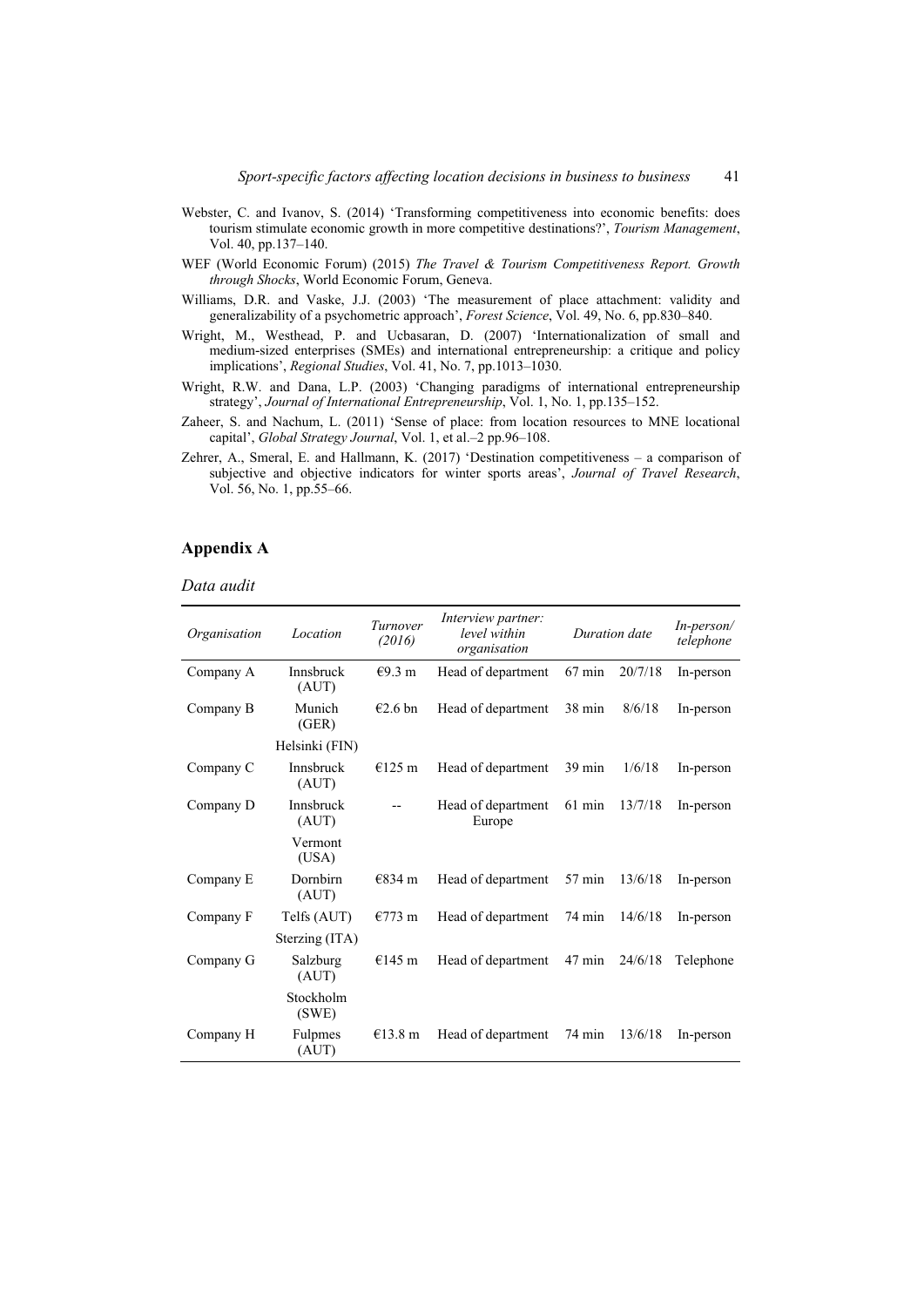| Organisation | Location            | Turnover<br>(2016) | Interview partner:<br>level within<br>organisation | Duration date    |         | $In-person/$<br>telephone |
|--------------|---------------------|--------------------|----------------------------------------------------|------------------|---------|---------------------------|
| Company I    | Vienna (AUT)        | €411 m             | Head of department                                 | $62 \text{ min}$ | 2/6/18  | Telephone                 |
|              | Kennelbach<br>(AUT) |                    |                                                    |                  |         |                           |
| Company J    | Innsbruck<br>(AUT)  | €4.5 m             | Head of department                                 | 58 min           | 12/7/18 | Telephone                 |
| Company K    | Stevr (AUT)         | $E202 \text{ m}$   | Head of department                                 | 58 min           | 11/8/18 | Telephone                 |
|              | Seon (CH)           |                    |                                                    |                  |         |                           |
| Company L    | Hohenems<br>(AUT)   | $\epsilon$ 6 m     | Head of department                                 | $56 \text{ min}$ | 11/8/18 | Telephone                 |
| Company M    | Hachenburg<br>(GER) |                    | Head of department                                 | $42 \text{ min}$ | 11/9/18 | Telephone                 |

Leading companies representing the sports industry in the Alps were selected; three independent experts verified the sample of the selected companies and added or deleted companies. At the end, the sample included various winter and/or outdoor equipment companies in the Alps, ranging from small companies (annual turnover  $\leq \epsilon$  2.5 m) on the one hand to large companies (annual turnover  $\leq \epsilon$  50 m) on the other hand.

# **Appendix B**

### *Sample list of interview questions*

PART I: The first part of the interview started with three open questions; the interviewees had the chance to give detailed information about their company and gave the following answers:

- Your company is located in … ; according to you, what are the three main factors why your company is located on this particular site? Factor 1: ...; Factor 2: ...; Factor 3: …
- Is there an ideal location or desired location for your company, irrespective of history and personal interests – virtually the 'perfect location'? If yes, which one and why? …
- Generally seen and irrespective of your specific company, which factors do you think are important in choosing the location of an enterprise? Factor 1: …; Factor 2: …; Factor 3: …

PART II: In order to deepen the insights into the named factors and in order to address factors that were not mentioned by the interviewee within the open questions in part I, the additional questions asked in part II were related to specific factors influencing the location decision that were identified in the literature (Crouch, 2011; Dwyer and Kim, 2003; Dwyer, 2010; England, 2001; Enright and Newton, 2004; Hudson et al., 2004; Knoll, 2004; Zehrer et al., 2017). Excerpts of the questions: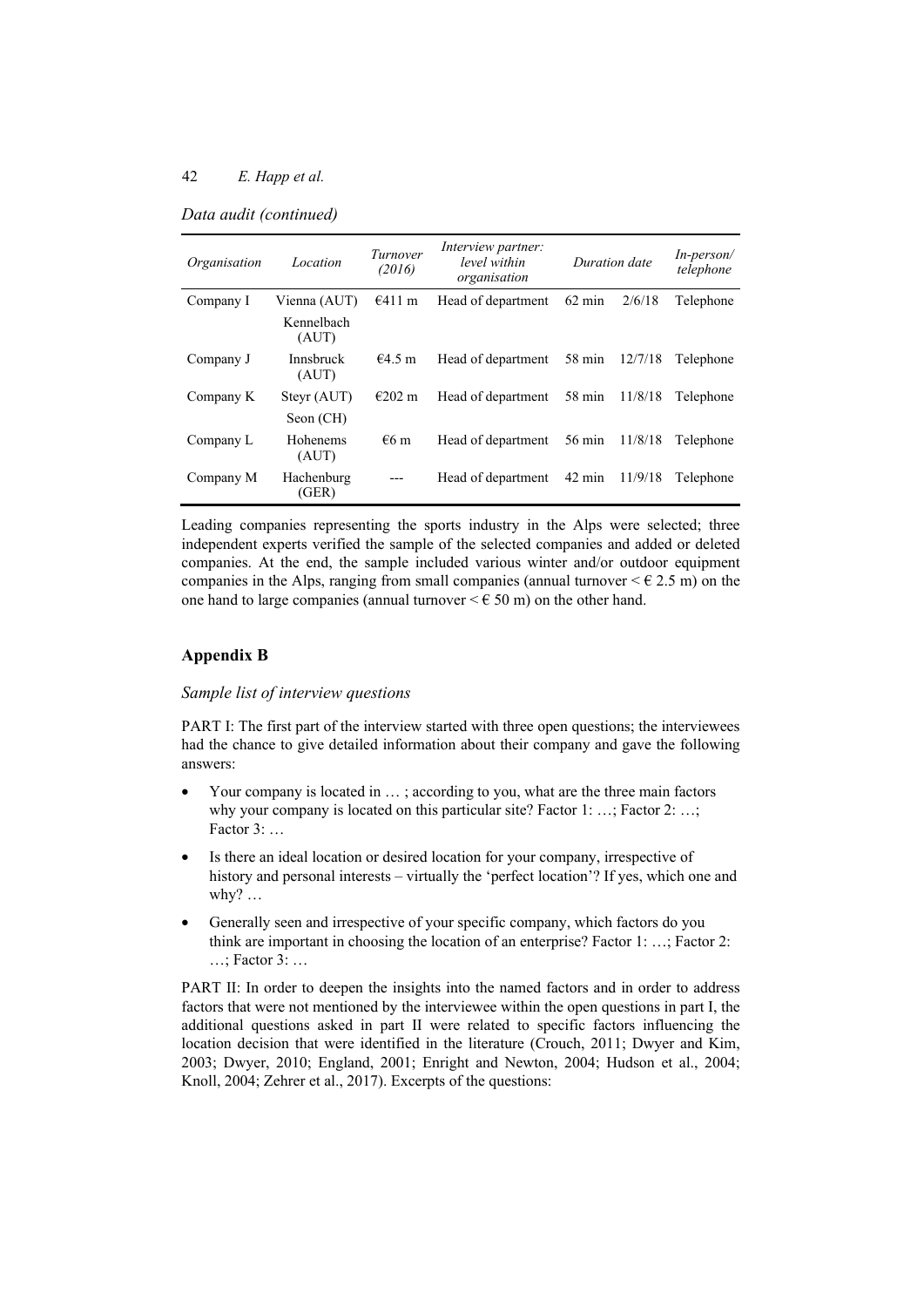For the location decision of my or any company, it is important that …

… the region is known for unique sport and leisure events (Factor Sport Events and Culture) (Zehrer et al., 2017).

… the region is known for the very good organisation of sport events (Factor Sport Events and Culture) (Zehrer et al., 2017).

… the region and its policy stand for the sustainable promotion of tourism (Factor Sport Tourism and Hospitality) (Dwyer, 2010).

 $\ldots$  the region offers many different possibilities for sporting activities (Factor Sport & Infrastructure) (Zehrer et al., 2017).

… the area has guaranteed snow conditions (Factor Sport and Infrastructure) (Zehrer et al., 2017).

… the area offers various universities, universities of applied sciences, and research institutes with an emphasis on sport (Factor Sport Education and Population) (Dwyer, 2010).

… the population of the area are keen on sport and actively participate in sport (Factor Sport Education and Population) (England, 2001).

… the lead time to start a business or to establish a location is short (Factor Sport and Economy) (Dwyer, 2010).

… the extra costs to start a business are low (Factor Sport and Economy) (Dwyer, 2010).

… there are excellent international transport connections via plane (Factor Sport and Infrastructure) (Zehrer et al., 2017).

… the region provides ski resorts and winter sport facilities (Factor Sport and Infrastructure) (Zehrer et al., 2017).

… the life expectancy in the region is high (Factor Quality of Life and Medical Care) (Dwyer, 2010).

… there are medical centres (offering services especially in the field of sport) (Factor Quality of Life and Medical Care) (Dwyer, 2010).

… the policy programmes are transparent (Factor Politics and Security) (Dwyer, 2010).

… the region is considered politically stable (Factor Politics and Security) (Knoll, 2004).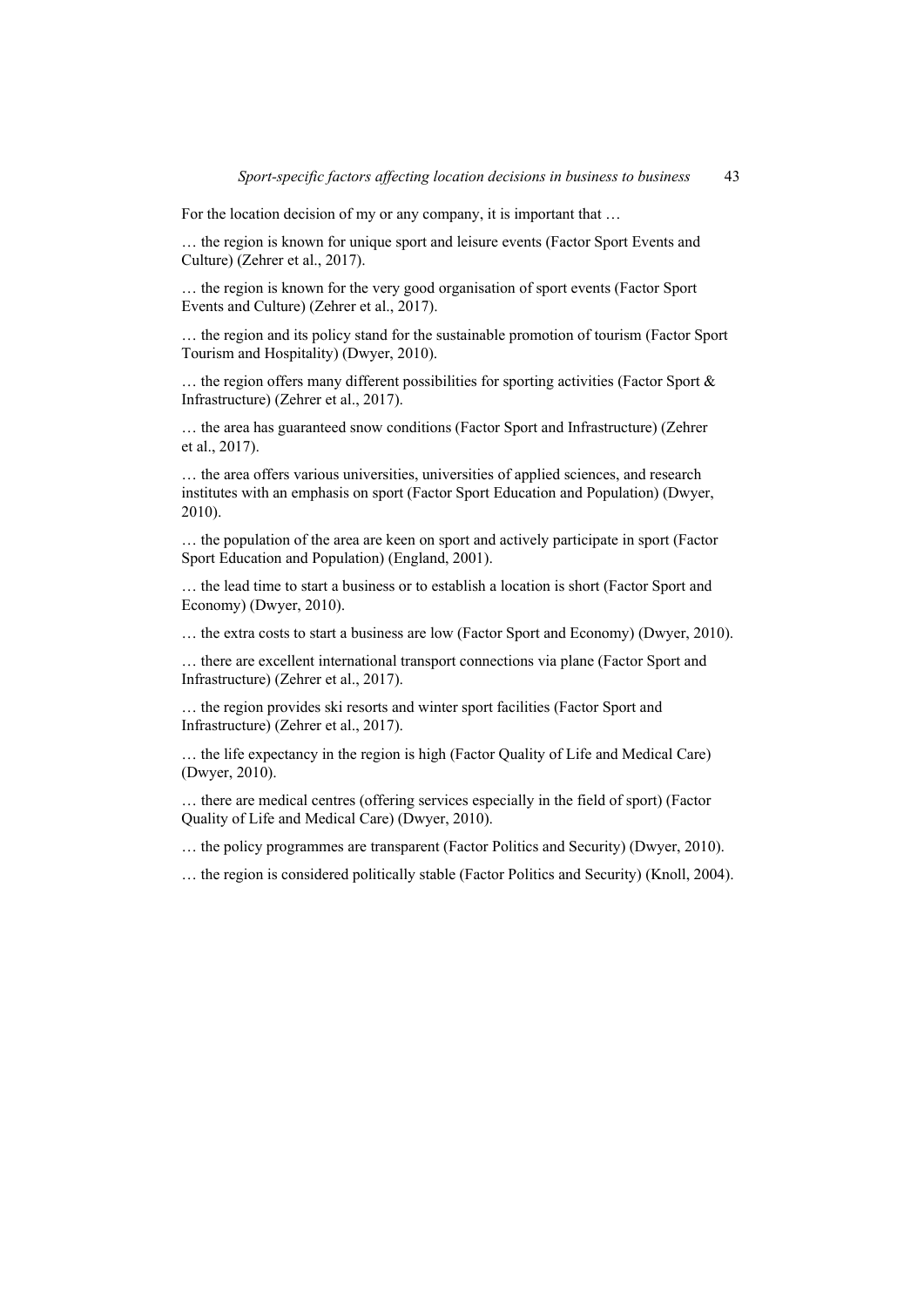# **Appendix C**

*Coding, key themes, and illustrative quotes* 

*Codes identified in the text:* K1: Sport Events and Culture; K2: Sport Tourism and Hospitality; K3: Sport Environment and Landscape; K4: Sport Education and Population; K5: Sport and Economy; K6: Sport and Infrastructure; K7: Quality of Life and Medical Care; K8: Sport Politics and Security; K9: History; K10: DACH Region in a Narrower Sense; K11: DACH Region in a Broader Sense; K12: Human Capital; K13: Proximtiy to the Market.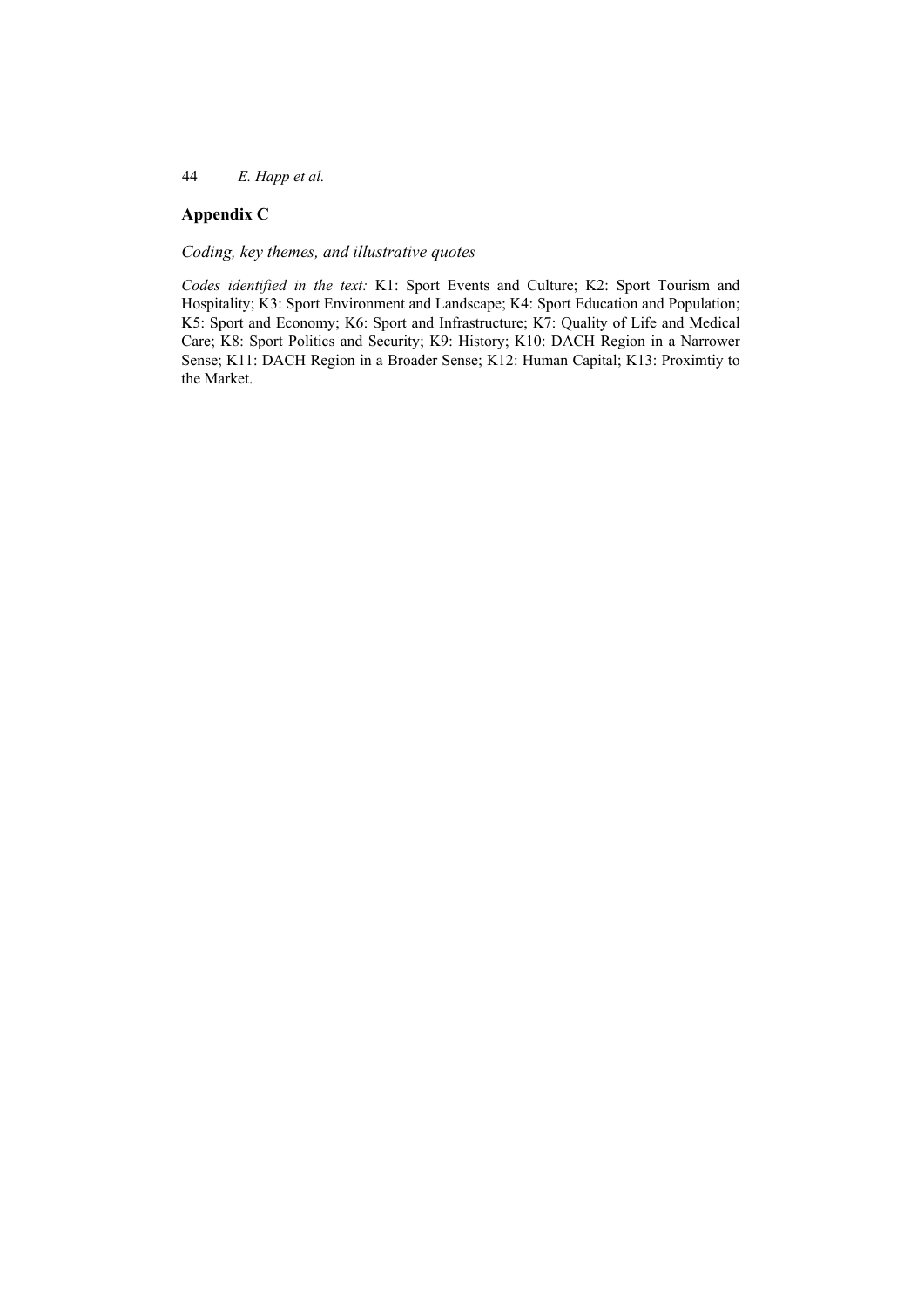| <b>CODES</b><br><b>KEY MESSAGE</b> |                                                                                                                                                   | K3, K4<br>population fit the<br>company<br>City and                                                                                                                                                                                                                      |                                                                                                                                                                                                                                                                                    |                                                                                                             | K <sub>13</sub><br>Customer<br>proximity                                                                                                                | K6<br>connection<br>Transport                                                                                                                                                                                                                                                                   |
|------------------------------------|---------------------------------------------------------------------------------------------------------------------------------------------------|--------------------------------------------------------------------------------------------------------------------------------------------------------------------------------------------------------------------------------------------------------------------------|------------------------------------------------------------------------------------------------------------------------------------------------------------------------------------------------------------------------------------------------------------------------------------|-------------------------------------------------------------------------------------------------------------|---------------------------------------------------------------------------------------------------------------------------------------------------------|-------------------------------------------------------------------------------------------------------------------------------------------------------------------------------------------------------------------------------------------------------------------------------------------------|
| PARAPHRASE                         |                                                                                                                                                   | sport lifestyle, which is good for<br>In Innsbruck you feel the alpine<br>our company and the brand.                                                                                                                                                                     |                                                                                                                                                                                                                                                                                    |                                                                                                             | in the DACH region are within<br>The most important customers<br>a radius of 150 km.                                                                    | (motorway and airport) is<br>The transport connection<br>perfect.                                                                                                                                                                                                                               |
| <b>ANSWER</b>                      | Lienz/Innsbruck (Tyrol)                                                                                                                           | There are two cities in Austria that are interesting to me<br>other hand Salzburg. If I'm a winter sport brand, I'll go<br>to Innsbruck; if I'm a fashion brand, I'll go to Salzburg.<br>as a fashion label: on the one hand Innsbruck, on the<br>Therefore, I consider. | confirm this, because I studied there and I was there often<br>and alpine sport and this is just pretty cool. You can also<br>enough. Innsbruck is seething when it comes to winter<br>Innsbruck the capital of sport in Austria and I can<br>feel it (population and atmosphere). | company and our brand just feel extremely fine here.<br>Maybe you could call it alpine sport lifestyle. Our | Connection/proximity to the customer, when we say that<br>our most important customers are within a radius of 150<br>km in Austria and the DACH region. | good connections to Vienna or Frankfurt and from there I<br>can go anywhere in the world in a minimum of time, this<br>perfect for me. When I'm in the area of Lienz, the most<br>important airport is Munich. The Innsbruck airport has<br>Also the access to the motorway and the airport are |
| QUESTION                           | according to you, what are the 3 main factors why<br>your company is located on this particular site?<br>Question 1: Your company is located in ; | Factor 1: Why?                                                                                                                                                                                                                                                           |                                                                                                                                                                                                                                                                                    |                                                                                                             | Factor 2: Why?                                                                                                                                          | Factor 3: Why?                                                                                                                                                                                                                                                                                  |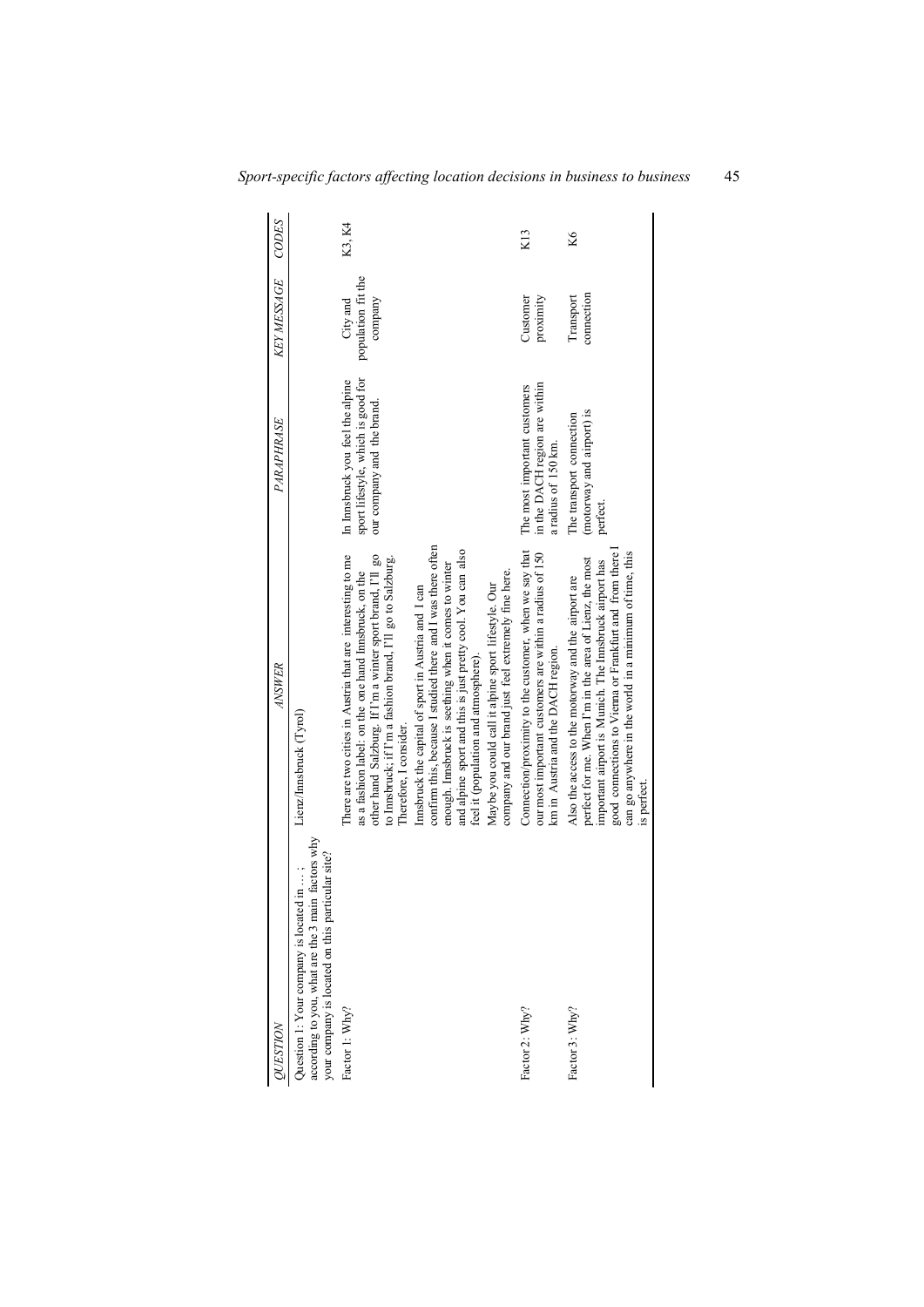Key themes Illustrative quotes across the sports industry

*Critical hard factors affecting the location decisions process of the sports industry in the Alps* 

### *Proximity to the markets/customers*

Company A: *'To us it was very important that the location is amidst our core market, the DACH region, the German-speaking Alpine region.'*

Company C: *'We wanted to be close to the Central European markets, because these are most important to us (Germany, Austria, Switzerland).'*

Company E: *'Of course, the proximity to the customer is important to us … the Alpine region is our most important customer pool. […] Besides general location factors such as transport infrastructure, real estate costs, etc., customer proximity is very important to us.'*

Company G: *'For us immediate customer proximity takes top priority.'*

Company J: *'Customer proximity in the German-speaking Alpine region is very important to us and we can very well accomplish this with XY as our location. The closeness/proximity to the customer … we have the most important customers in the entire DACH region within a radius of 150 km.'*

### *Transportation and transportation infrastructure*

Company B about the advantages of the location: *'[…] first, the accessibility by motor vehicle, and second, as it is also the European headquarters, also the accessibility by plane (the headquarters is located 15 minutes away from the airport). [But it is not only about] the transport connection, also when we have bigger meetings, when we need overnight accommodation, everything is on hand and also available in several classes.'*

Company J: *'Also the transport connections to the motorway and airport are perfect; by plane you can get to reach numerous destinations around the world within a minimum of time.'*

Company K: *'The connection to the transport system is also very good.'*

### *Labour (in terms of quantity)*

Company B: *'The pool of qualified, trained personnel (if possible in all fields) is an absolutely decisive location factor. […] The possibility to get well-educated personnel … Munich is only ten minutes away, [there are] many students, which means that when we are looking for new employees, no matter in which field, we have plenty of choice and qualified personnel at our disposal.'*

Company C: *'A university city also has a consistent availability of personnel.'*

Company E: *'Employee quality and education are strongly linked to each other. We are striving to cooperate with schools and institutions of higher education and create joint training programmes.'*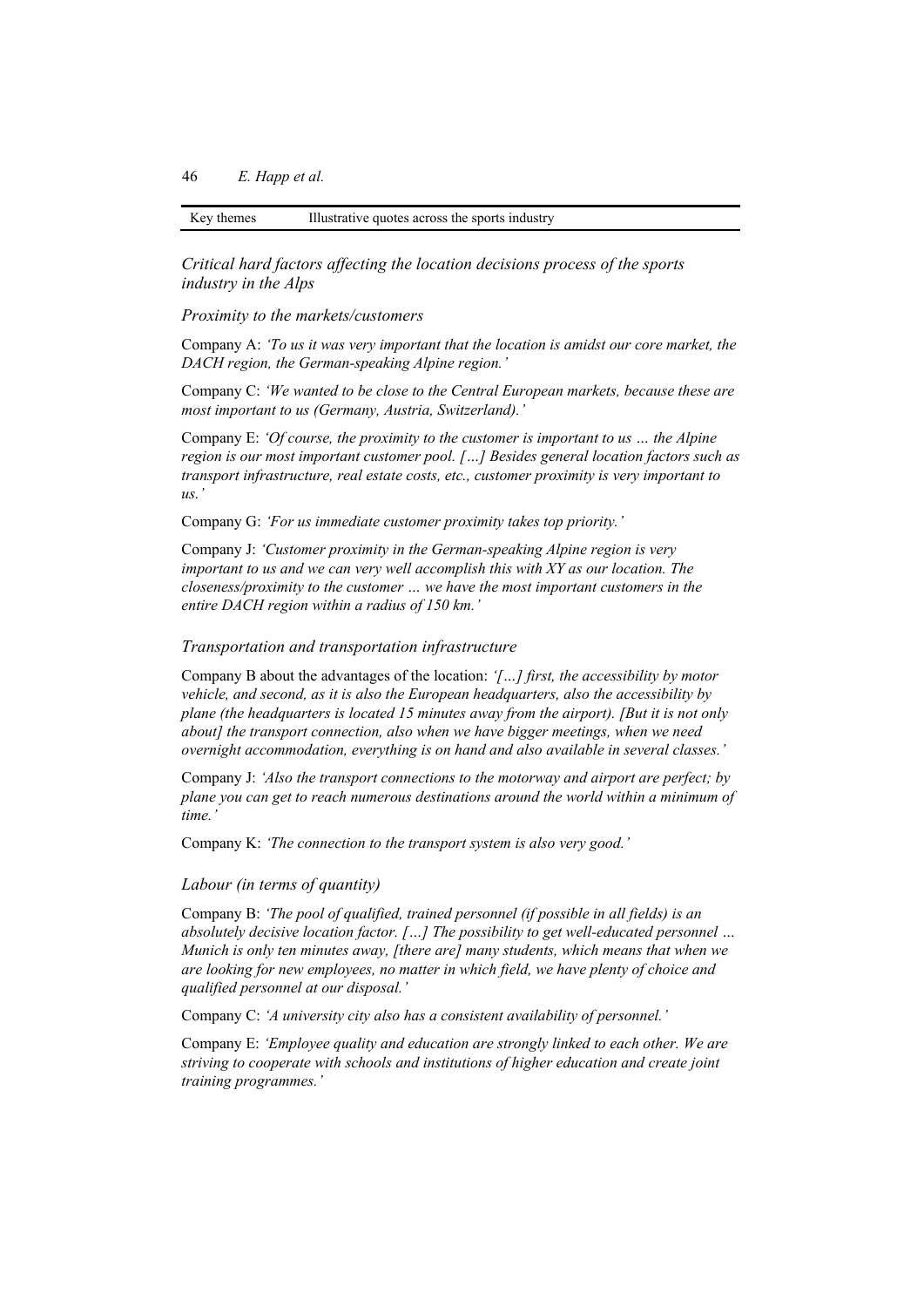### *Sport infrastructure*

Company A: *'Of course, we are wallowing in luxury here, because we have everything within a radius of an hour. We have five to six glaciers, where we can test skis in summer – that was very important to us when it comes to our location.'*

Company D: *'Also the proximity to the glaciers is crucial for our product development. […] The availability of glaciers was very important to us so that we can test the products 12 months a year (further development).'*

## *Economic factors*

Company C: *'Consequently, we had a structural foreign exchange risk in Switzerland.'*

Company L: *'Company L has its origin in XY. […] Moreover, here in the area we have a very high competence in specific product development and small series production, which are decisive location factors to us. […] There are development skills, prototypes, and expertise in small series production here in the region.'*

## *Government and political factors*

Company F: *'Certainly, another point is that we have found constructive and targeted cooperation with the administration of the municipality Telfs. From a present-day perspective, the location is perfectly suited.'*

*Sport-specific critical soft factors affecting the location decisions process of the sports industry in the Alps* 

### *Image of the location in terms of sport*

Company A: *'To us as a brand, but also as a company it is very important to be present in the centre of the German-speaking Alpine region.'*

Company F: *'Tyrol as a worldwide leader in tourism provides us with a perfect environment, because we have to be where tourism is.'*

Company J: *'The Alps are a place where it seethes and pulsates, the sport flair is appreciable.'*

### *Quality of life in terms of sport*

Company C: *'We would like to offer our employees a combination between an urban setting and a versatile range of leisure activities in nature. […] We would like to give the people who work here the possibility to go climbing, to go skiing.'*

Company G: *'The employer and the surrounding need to be attractive, then you will get every employee.'*

Company I: *'[…] provides a perfect framework for marketing and sales and a high quality of life for the employees.'*